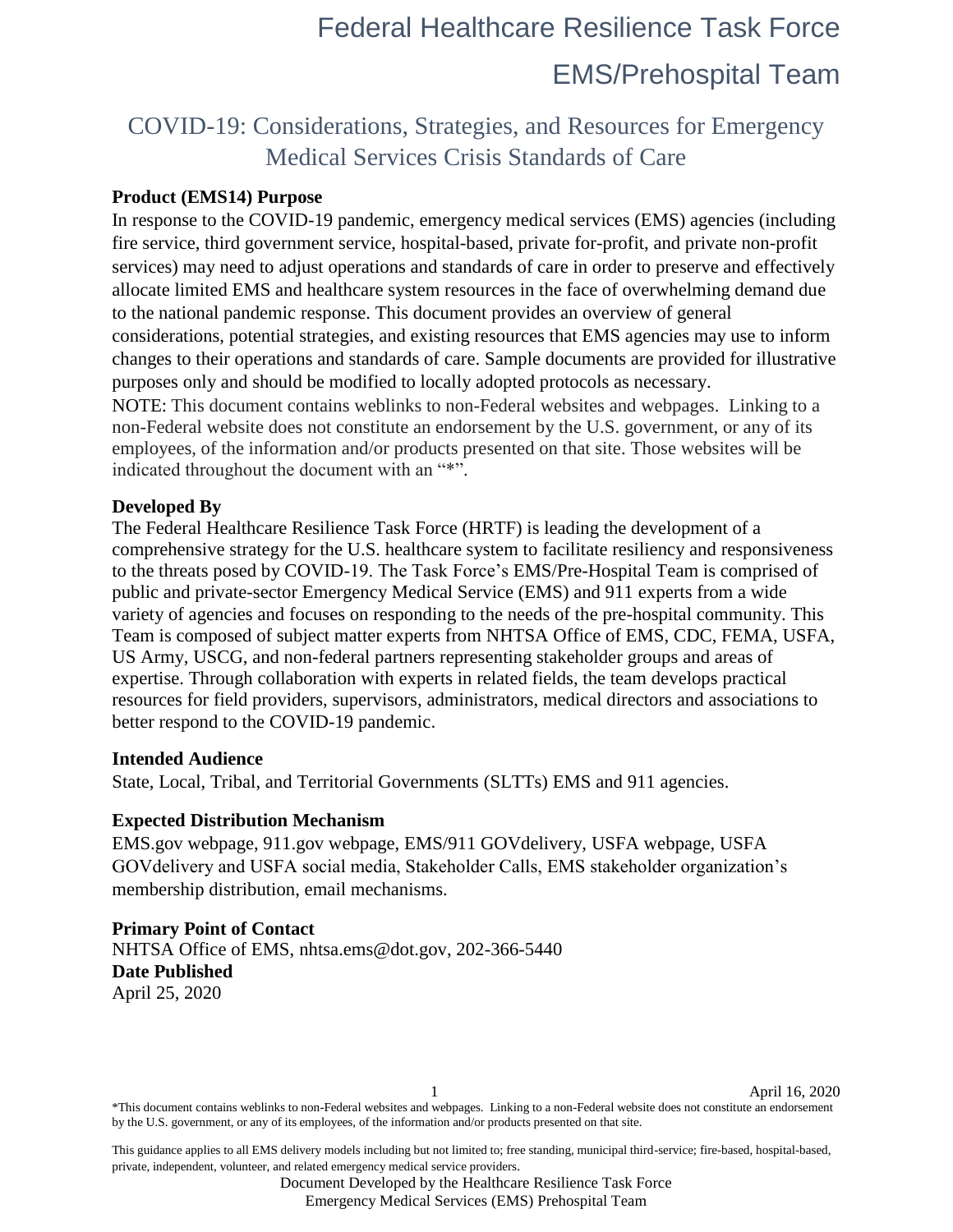### **COVID-19: Considerations, Strategies, and Resources for Emergency Medical Services Crisis Standards of Care**

2 April 16, 2020 \*This document contains weblinks to non-Federal websites and webpages. Linking to a non-Federal website does not constitute an endorsement by the U.S. government, or any of its employees, of the information and/or products presented on that site.

This guidance applies to all EMS delivery models including but not limited to; free standing, municipal third-service; fire-based, hospital-based, private, independent, volunteer, and related emergency medical service providers.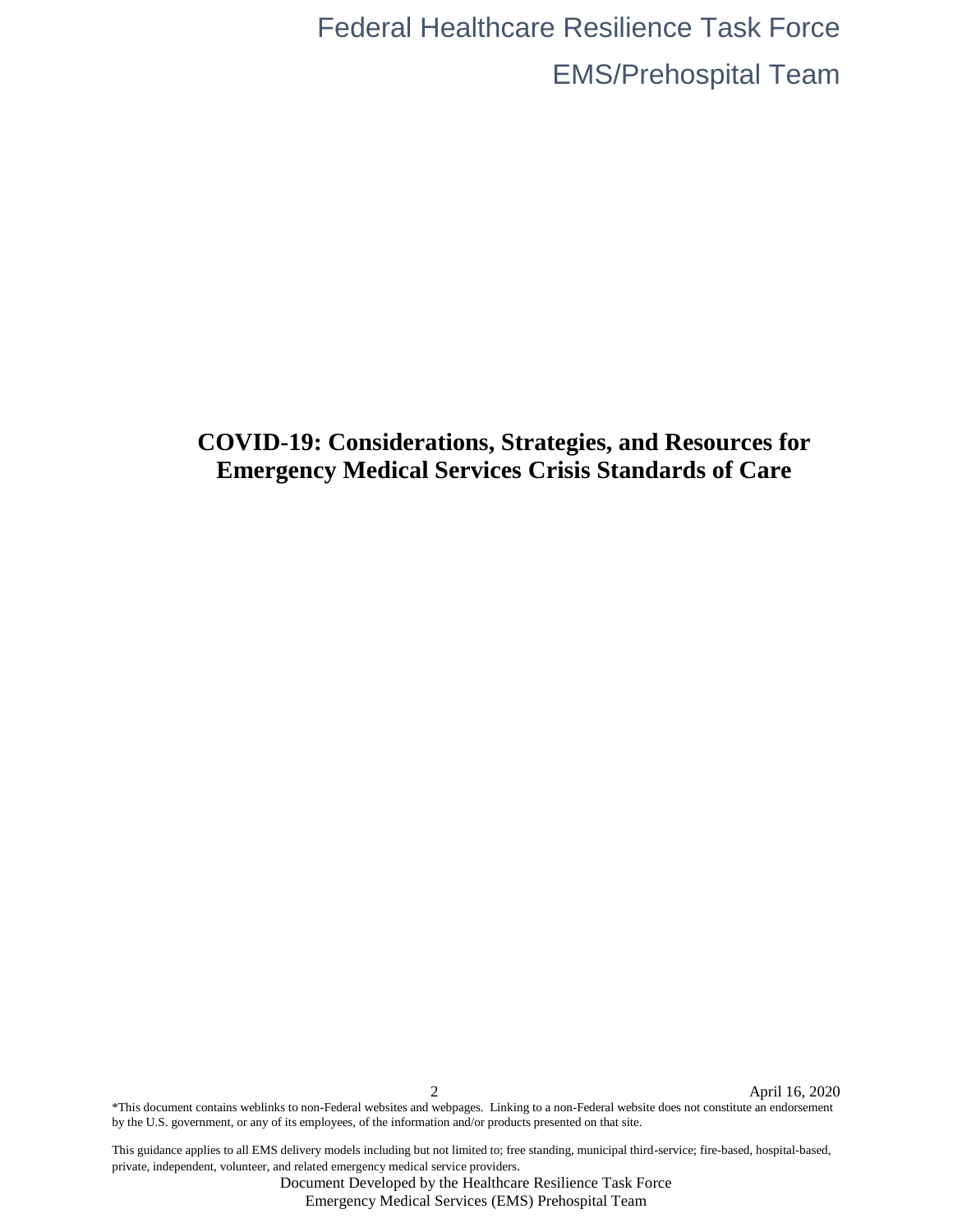### **Table of Contents**

| Sample Illinois COVID-19 Alternative Destination Algorithm (Non-COVID-19 Illness) 23 |  |
|--------------------------------------------------------------------------------------|--|
|                                                                                      |  |
|                                                                                      |  |
|                                                                                      |  |

April 16, 2020 3 \*This document contains weblinks to non-Federal websites and webpages. Linking to a non-Federal website does not constitute an endorsement by the U.S. government, or any of its employees, of the information and/or products presented on that site.

This guidance applies to all EMS delivery models including but not limited to; free standing, municipal third-service; fire-based, hospital-based, private, independent, volunteer, and related emergency medical service providers.

Document Developed by the Healthcare Resilience Task Force

Emergency Medical Services (EMS) Prehospital Team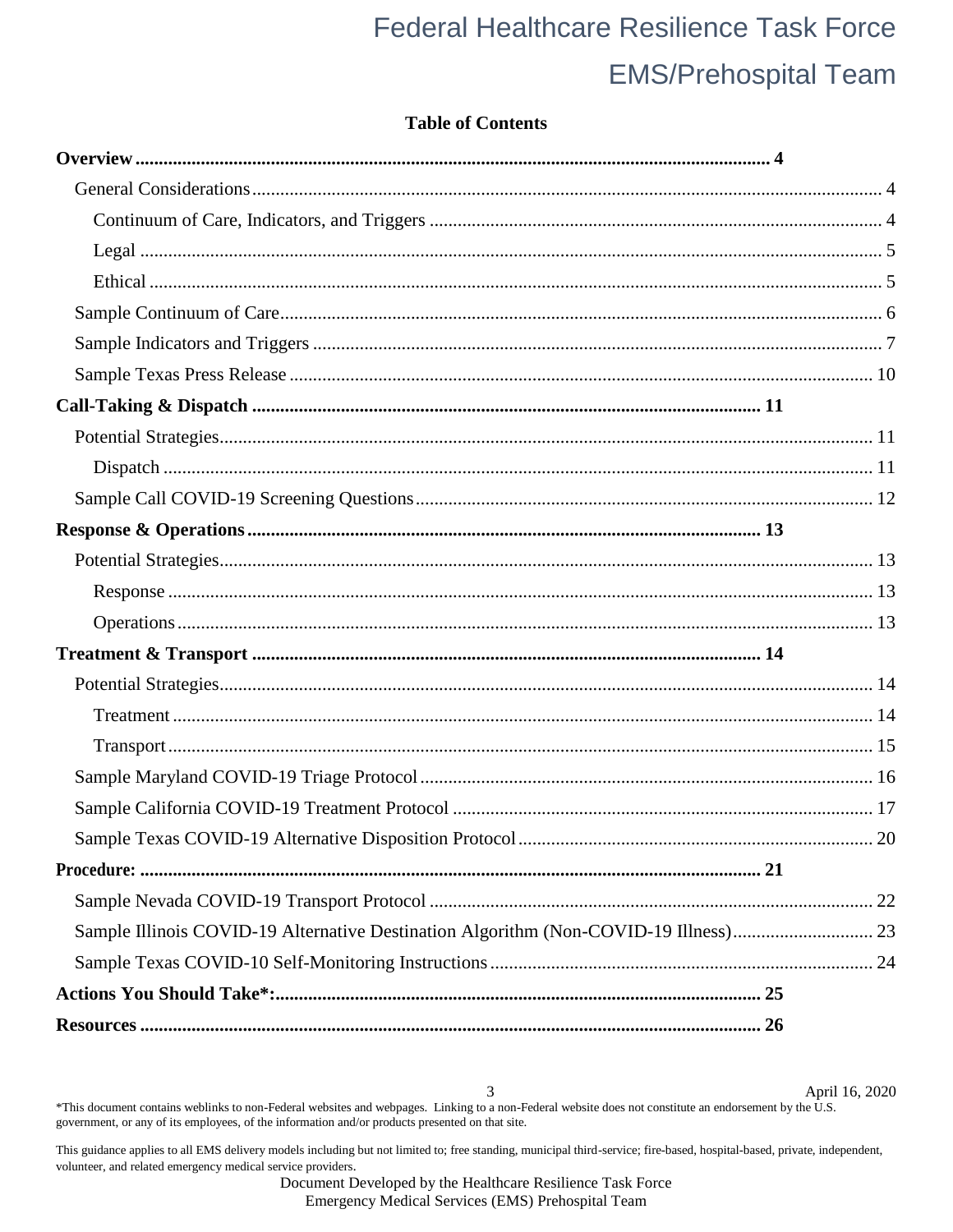### <span id="page-3-0"></span>**Overview**

In response to the COVID-19 pandemic, emergency medical services (EMS) agencies (EMS delivery models including but not limited to; free standing, third-service; fire-based, hospital-based, private, independent, volunteer, and related emergency medical service providers) may need to adjust operations and standards of care in order to preserve and effectively allocate limited EMS and healthcare system resources in the face of overwhelming demand due to the national pandemic response. This document provides an overview of general considerations, potential strategies, and existing resources that EMS agencies may use to inform changes to their operations and standards of care. Sample documents are provided for illustrative purposes only and should be modified to locally adopted protocols as necessary.

NOTE: This document contains weblinks to non-Federal websites and webpages. Linking to a non-Federal website does not constitute an endorsement by the U.S. government, or any of its employees, of the information and/or products presented on that site. Those websites will be indicated throughout the document with an "\*".

### <span id="page-3-1"></span>General Considerations

### <span id="page-3-2"></span>*Continuum of Care, Indicators, and Triggers*

- Changes to standards of care should take place along a continuum of levels of care:
	- o *Conventional*: normal level of healthcare resources
	- o *Contingency*: demand for healthcare resources begins to exceed supply
	- o *Crisis*: resources are exceeded by demand or depleted; functionally equivalent care is no longer possible to address all requirements
- Advanced planning for alterations in response procedures and in the allocation of resources will be required at the contingency level of care, with the primary goal of avoiding a transition into the crisis level of care.
- EMS agencies should clearly identify indicators that will signal a shift in the level of care that is able to be provided and that will trigger changes to standards of care. Triggers should be established in conjunction with local and state EMS and public health agencies.
- The level of care that can be delivered may be dynamic and shift rapidly. Standards of care should be adjusted up or down to match the circumstances (resource availability vs. demand) at a given time, consistent with pre-identified indicators and triggers.

Document Developed by the Healthcare Resilience Task Force

4 April 16, 2020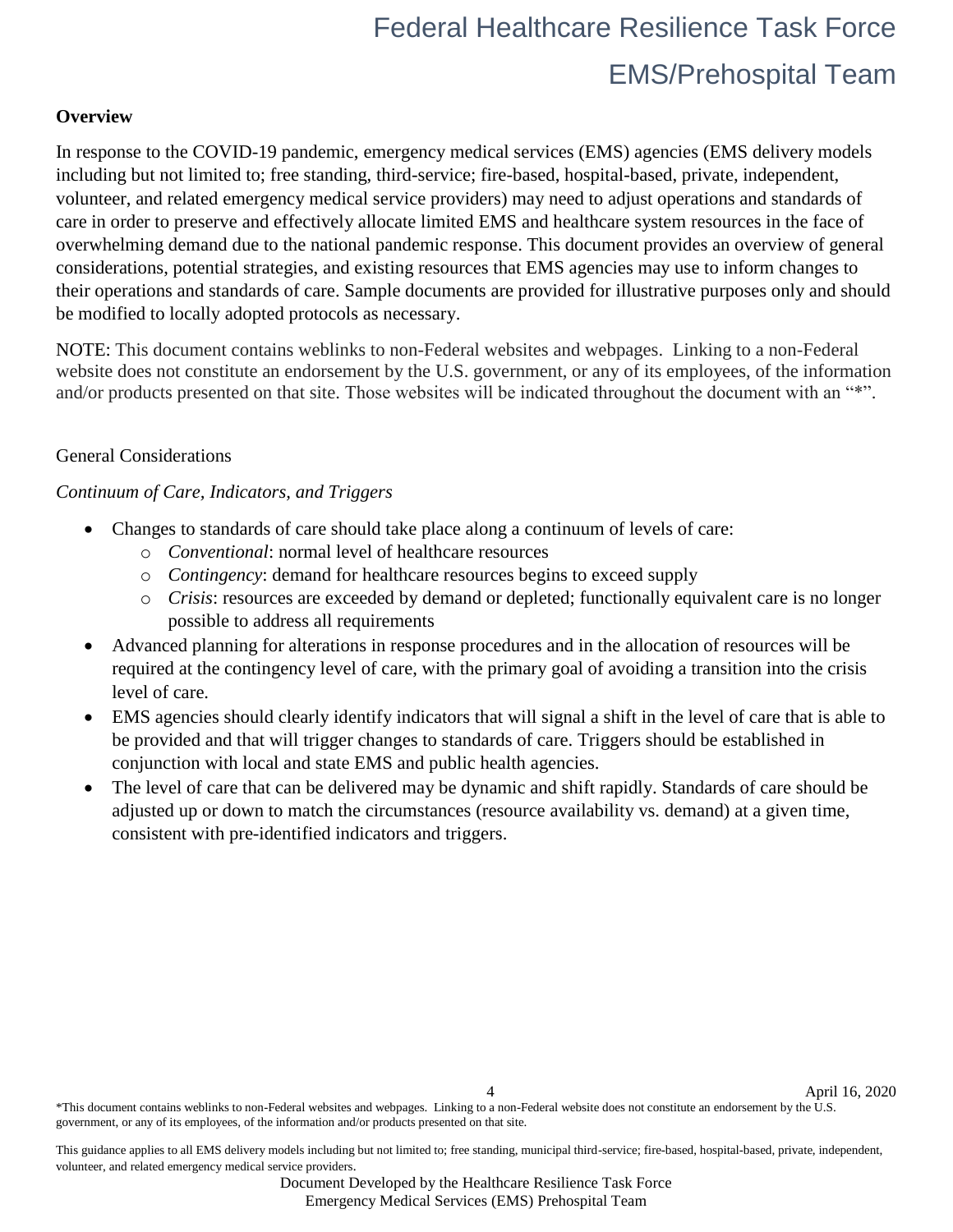### <span id="page-4-0"></span>*Legal*

- National and state emergency declarations were issued to carry out activities under the nationwide emergency and for COVID-19 may provide EMS agencies additional flexibility and liability protections, including the waiver and/or suspension of certain state laws and regulations governing EMS.
- EMS agencies should nonetheless ensure that any changes to their operations and standards of care comply with the EMS laws and regulations in their respective jurisdictions.
- EMS agencies should also coordinate operational adjustments with relevant state, regional, and local EMS authorities—including relevant medical direction.
- Civil rights norms and laws are not suspended in the disaster context. Federal civil rights laws and regulations apply, and have not been suspended or waived, during the COVID-19 national health emergency.
	- o Changes to standards of care, including denials of care, must be made after nondiscriminatory consideration of each situation, free from stereotypes and biases based on disability or age including generalizations and judgments about the quality of life, or relative value to society.
	- o If particular groups receive favorable treatment, this priority should stem from relevant factors (e.g., greatest likelihood of survival) and/or promote important community goals (e.g. achieving the best outcomes for the largest number).
- There is never a justification for careless decision making or willful misconduct, especially in the setting of a disaster response, when patients are at their most vulnerable.

### <span id="page-4-1"></span>*Ethical*

- Standards of care at all levels of care should adhere to core ethical principles, including fairness, duty to care, duty to steward resources, transparency in decision-making, consistency, proportionality, and accountability.
- When resource scarcity reaches crisis levels, clinicians are ethically justified to use available resources to sustain life and well-being to the greatest extent possible for the greatest number possible.
- EMS medical directors should synthesize relevant ethical considerations into clear guidance for EMS agencies and clinicians on resource allocation and clinical decision-making in the context of crisis standards of care.

### Communications

- Changes to standards of care should be communicated to the public in a proactive, honest, transparent, and accountable manner.
- EMS clinicians should also be provided clear guidance by their medical director on:
	- o Relevant changes to EMS laws, regulations, policies, and procedures; including changes in legal protections for providers.
	- o How to apply changes to standards of care in an informed and consistent manner, in order to ensure that decisions are reasonable under the circumstances.

This guidance applies to all EMS delivery models including but not limited to; free standing, municipal third-service; fire-based, hospital-based, private, independent, volunteer, and related emergency medical service providers.

Document Developed by the Healthcare Resilience Task Force

Emergency Medical Services (EMS) Prehospital Team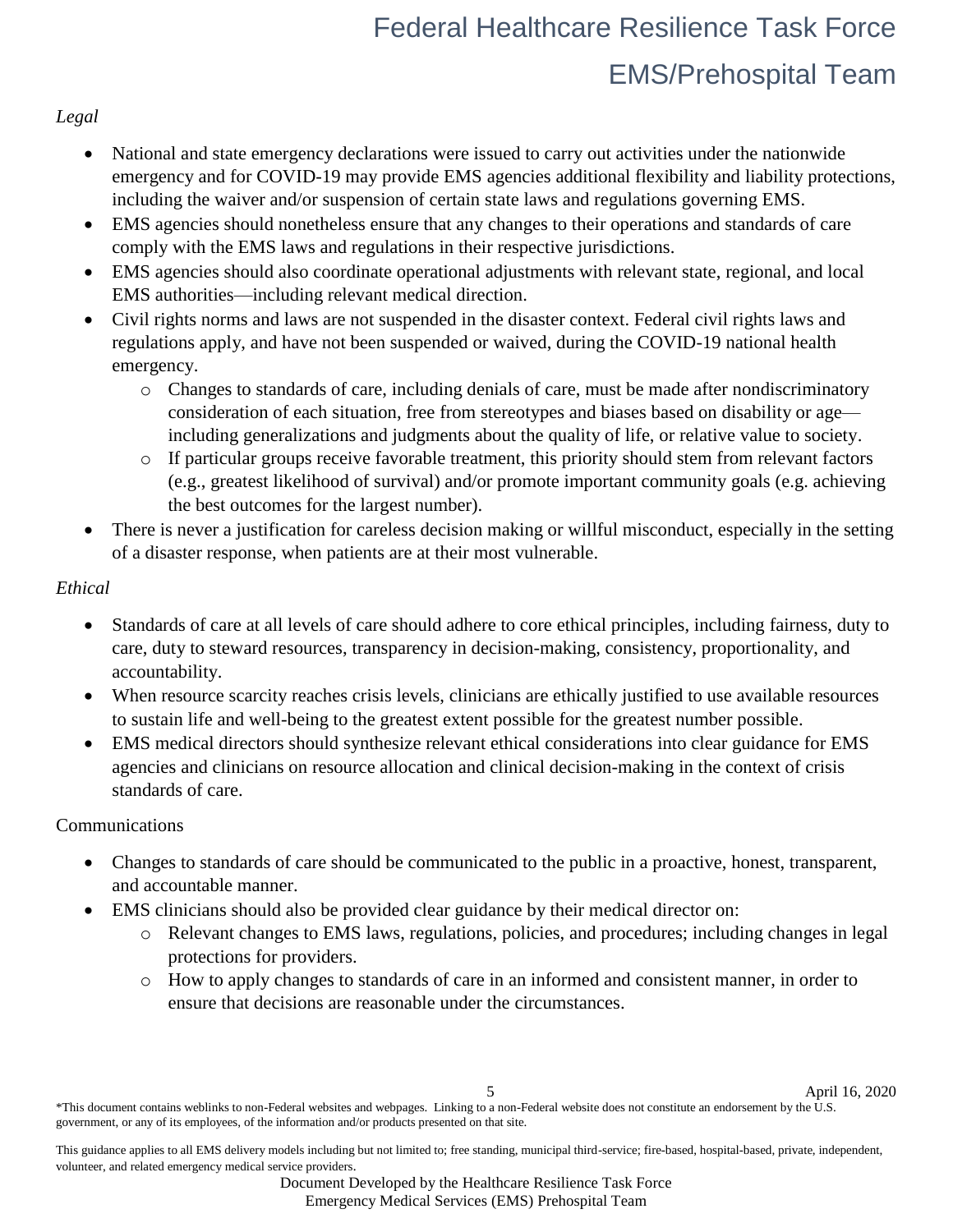### EMS/Prehospital Team

6 April 16, 2020

|                                   | <b>Conventional</b>                                                                                                                                                                                                                                      | <b>Contingency</b>                                                                                                                                                                                                                                                                                                         | <b>Crisis</b>                                                                                                                                                                                                                                                                                                                                                                                                                                                          |
|-----------------------------------|----------------------------------------------------------------------------------------------------------------------------------------------------------------------------------------------------------------------------------------------------------|----------------------------------------------------------------------------------------------------------------------------------------------------------------------------------------------------------------------------------------------------------------------------------------------------------------------------|------------------------------------------------------------------------------------------------------------------------------------------------------------------------------------------------------------------------------------------------------------------------------------------------------------------------------------------------------------------------------------------------------------------------------------------------------------------------|
| <b>Call-Taking &amp; Dispatch</b> | Consider initial auto-answer during<br>times of high call volume for the<br>purpose of filtering high-acuity calls                                                                                                                                       | Prioritize calls according to potential<br>threat to life; "pend" apparently non-<br>life-threatening calls (note this requires<br>a medically trained dispatcher)                                                                                                                                                         | Decline response to calls without<br>evident potential threat to life (also<br>requires a medically trained dispatcher)                                                                                                                                                                                                                                                                                                                                                |
| <b>Response &amp; Operations</b>  | Modify resource assignments (e.g., only<br>fire/rescue dispatched to motor vehicle<br>crashes unless EMS are clearly<br>required, single-agency EMS responses<br>if fire agencies are overtaxed)<br>Seek mutual-aid assistance from<br>surrounding areas | Modify resource assignments to a<br>greater extent<br>Change EMS assignments to closest<br>available unit rather than advanced life<br>support (ALS)/basic life support (BLS)<br>Consider staffing configuration changes<br>(e.g., from two paramedics to one<br>paramedic plus one emergency medical<br>technician [EMT]) | Request EMS units from emergency<br>management (if possible)<br>Utilize scheduled BLS providers to<br>answer emergency calls<br>Change staffing to one medical<br>provider, one driver<br>Further modify resource assignments as<br>possible<br>Attempt no resuscitation of cardiac<br>arrests (except ventricular fibrillation<br>[VF] witnessed by EMS)<br><b>Consider use of National Guard</b><br>ambulances or other first responder<br>assets (SAR teams, etc.). |
| <b>Treatment &amp; Transport</b>  | Allow patients with very minor injuries<br>to use their own transportation<br>Transport patients to the closest<br>appropriate facility (rather than the<br>facility of the patient's choice)                                                            | Encourage patients with minor<br>injury/illness to use their own<br>transportation to appropriate facilities.<br>Consider batched transports-answer<br>subsequent call(s) before transporting<br>stable patients to the hospital                                                                                           | Assess patients and decline to transport<br>those without significant injury/illness<br>(according to guidance from EMS<br>medical director)<br>Decline transports as above; employ<br>batch transports as needed                                                                                                                                                                                                                                                      |

<span id="page-5-0"></span>

Sample Continuum of Care

Adapted from Institute of Medicine (2012). [Potential EMS Response Adaptations Under Conventional, Contingency, and Crisis Conditions.](https://www.ncbi.nlm.nih.gov/books/NBK201058/table/tab6_1/?report=objectonly)

\*This document contains weblinks to non-Federal websites and webpages. Linking to a non-Federal website does not constitute an endorsement by the U.S. government, or any of its employees, of the information and/or products presented on that site.

This guidance applies to all EMS delivery models including but not limited to; free standing, municipal third-service; fire-based, hospital-based, private, independent, volunteer, and related emergency medical service providers.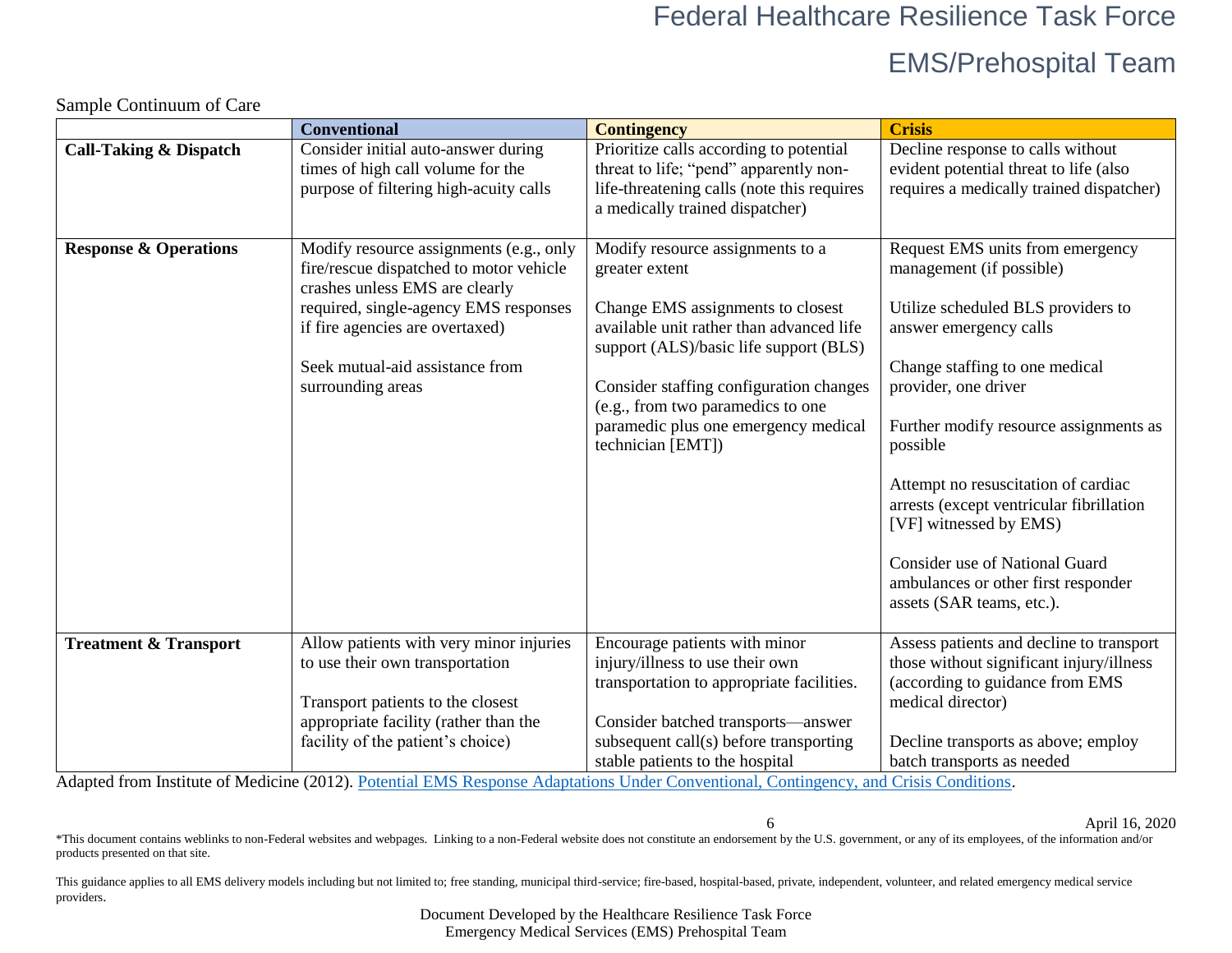Sample Indicators and Triggers

<span id="page-6-0"></span>

|                                               | <b>Contingency</b>                                       | <b>Crisis</b>                                                                      | <b>Return to Conventional</b>                                               |
|-----------------------------------------------|----------------------------------------------------------|------------------------------------------------------------------------------------|-----------------------------------------------------------------------------|
| <b>Surveillance Data</b>                      | Indicators                                               | Indicators                                                                         | Indicators                                                                  |
|                                               | Increased patient encounters by EMS                      | Patient care demands exceed the available                                          | Stabilization or decrease in patient                                        |
|                                               |                                                          | EMS resources, including mutual aid                                                | encounters by EMS                                                           |
|                                               | Increased emergency department and/or<br>hospital census | Patient care demands exceed the available                                          |                                                                             |
|                                               |                                                          | hospital resources                                                                 | Stabilization or decrease in emergency<br>department and/or hospital census |
|                                               | <b>Triggers</b>                                          |                                                                                    |                                                                             |
|                                               | Significantly elevated number of dispatch                | Surveillance data are impacted due to                                              | Triggers                                                                    |
|                                               | requests                                                 | overwhelmed health care providers, public                                          | Stabilization or decrease in the number of                                  |
|                                               |                                                          | health, or collapse of data entry systems                                          | dispatch requests                                                           |
|                                               | Significantly increased patient care                     |                                                                                    |                                                                             |
|                                               | encounters with similar signs and                        | Incidence of illness and injury continues to                                       | Stabilization or decrease in calls with                                     |
|                                               | symptoms or high patient acuity                          | escalate despite mitigation measures                                               | similar signs and symptoms or high patient                                  |
|                                               | Significantly increased data registry entries            | Triggers                                                                           | acuity calls                                                                |
|                                               | from state or regional electronic prehospital            | Multiple hospitals closed to EMS                                                   |                                                                             |
|                                               | patient care record systems                              |                                                                                    |                                                                             |
|                                               |                                                          | Mutual aid partners not able to answer calls                                       |                                                                             |
|                                               |                                                          | involving potential life threats                                                   |                                                                             |
|                                               |                                                          |                                                                                    |                                                                             |
| <b>Community and</b><br><b>Communications</b> | Indicators                                               | Indicators                                                                         | Indicators<br>Stabilization or decrease in calls to                         |
| <b>Infrastructure</b>                         | Compromised public safety<br>communications systems      | Emergency medical dispatch overwhelmed<br>by call volumes and unable to answer all | emergency medical dispatch                                                  |
|                                               |                                                          | calls                                                                              |                                                                             |
|                                               | Increased calls or ambulatory presentation               |                                                                                    | Stabilization or decrease in calls to medical                               |
|                                               | of patients to EMS agencies seeking                      | Operational or structural collapse of the                                          | advice hotlines                                                             |
|                                               | medical advice or treatment                              | communication centers                                                              | Communication systems, networks, and                                        |
|                                               |                                                          |                                                                                    | physical infrastructure returning to baseline                               |
|                                               | Triggers                                                 | Triggers                                                                           | functional state                                                            |
|                                               | >20% increase in emergency medical                       | Inability of high-acuity patients to access                                        |                                                                             |
|                                               | dispatch or medical advice hotlines                      | the emergency response system                                                      |                                                                             |
|                                               |                                                          |                                                                                    |                                                                             |

7 April 16, 2020

\*This document contains weblinks to non-Federal websites and webpages. Linking to a non-Federal website does not constitute an endorsement by the U.S. government, or any of its employees, of the information and/or products presented on that site.

This guidance applies to all EMS delivery models including but not limited to; free standing, municipal third-service; fire-based, hospital-based, private, independent, volunteer, and related emergency medical service providers.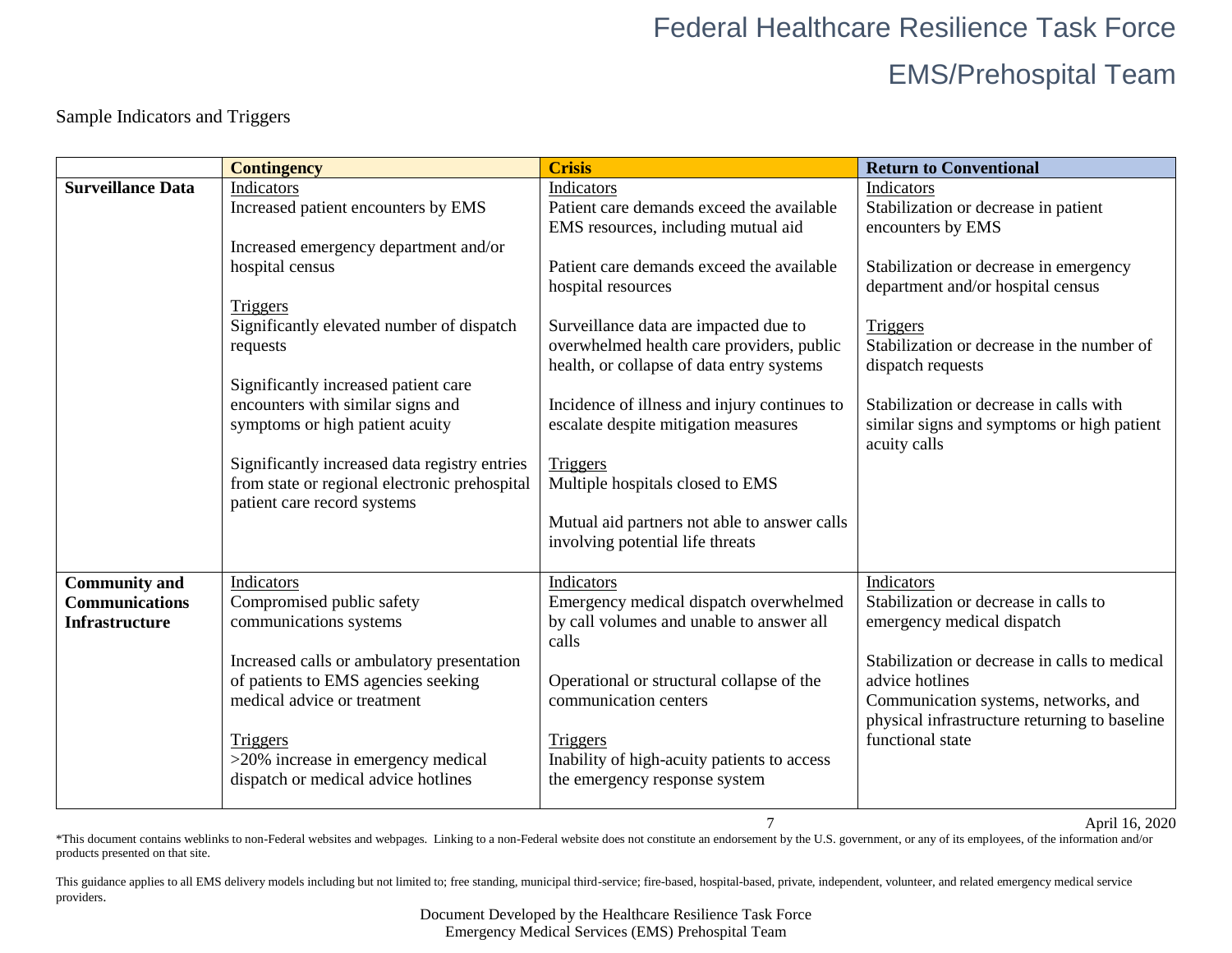## EMS/Prehospital Team

|              | <b>Contingency</b>                                                                                                                                                                                                                                                                                                                  | <b>Crisis</b>                                                                                                                                                                                                                                                                                                                                                                                                                                                                                                                                                                                                                                                                                                                                                                                          | <b>Return to Conventional</b>                                                                                                                                                                                                                                                      |
|--------------|-------------------------------------------------------------------------------------------------------------------------------------------------------------------------------------------------------------------------------------------------------------------------------------------------------------------------------------|--------------------------------------------------------------------------------------------------------------------------------------------------------------------------------------------------------------------------------------------------------------------------------------------------------------------------------------------------------------------------------------------------------------------------------------------------------------------------------------------------------------------------------------------------------------------------------------------------------------------------------------------------------------------------------------------------------------------------------------------------------------------------------------------------------|------------------------------------------------------------------------------------------------------------------------------------------------------------------------------------------------------------------------------------------------------------------------------------|
|              |                                                                                                                                                                                                                                                                                                                                     | Patient tracking mechanisms and systems<br>are overwhelmed                                                                                                                                                                                                                                                                                                                                                                                                                                                                                                                                                                                                                                                                                                                                             | Triggers<br>Number of requests to emergency medical<br>dispatch and for EMS are returning to<br>baseline levels                                                                                                                                                                    |
| <b>Staff</b> | Indicators<br>Members of the EMD and EMS workforce<br>within the at-risk population<br>Members of the EMD and EMS workforce<br>unable to report for duty due to illness,<br>injury, or physical entrapment in residences<br>Triggers<br>EMS crews are at or approaching minimal<br>staffing<br>Loss of 10% or more of the workforce | <b>Indicators</b><br>Overwhelming number of patients with<br>insufficient staff to meet the demand for<br>triage, treatment, and transport<br>Significant portion of the emergency<br>medical dispatch and EMS workforce is<br>sustaining illness or physical fatigue due to<br>extended work shifts and incident stress<br>Significant number of the EMD and EMS<br>workforce are affected and are unavailable<br>to respond<br>EMS and medical personnel are becoming<br>victims of criminal activity by individuals<br>seeking medications, medical supplies,<br>vaccinations, and expedited treatment or<br>transport<br>Triggers<br>Unable to maintain staffing for EMS units<br>Staff overwhelmed by number of patients<br>who need care<br>Mutual aid staffing resources have been<br>exhausted | Indicators<br>Approaching normal baseline levels of<br>staffing<br>Return to normal shift level and staffing<br>Triggers<br>The number of emergency medical dispatch<br>and EMS personnel reporting for duty is<br>starting to stabilize<br>Recovery of EMS personnel from illness |

8 April 16, 2020

\*This document contains weblinks to non-Federal websites and webpages. Linking to a non-Federal website does not constitute an endorsement by the U.S. government, or any of its employees, of the information and/or products presented on that site.

This guidance applies to all EMS delivery models including but not limited to; free standing, municipal third-service; fire-based, hospital-based, private, independent, volunteer, and related emergency medical service providers.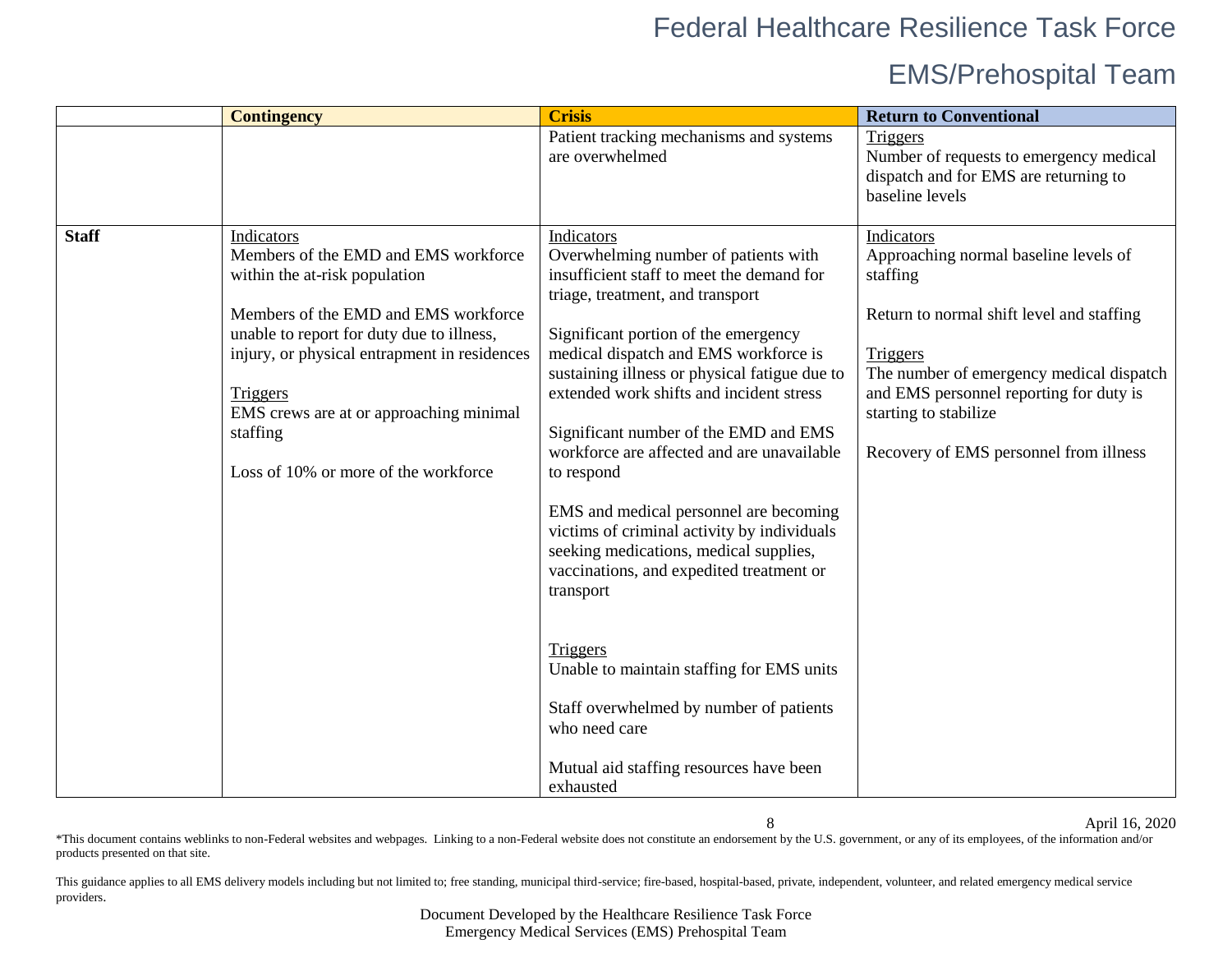## EMS/Prehospital Team

| <b>Contingency</b>                                                                                                                                                                                                                                                                                                                                                                                                                                                               | <b>Crisis</b>                                                                                                                                                                                                                                                                                                                                                                                                                                                                                                                                                                                                                                                          | <b>Return to Conventional</b>                                                                                                                                                                                                                                                                                                                                                                                                                                                                                                                                                                                                                                                       |
|----------------------------------------------------------------------------------------------------------------------------------------------------------------------------------------------------------------------------------------------------------------------------------------------------------------------------------------------------------------------------------------------------------------------------------------------------------------------------------|------------------------------------------------------------------------------------------------------------------------------------------------------------------------------------------------------------------------------------------------------------------------------------------------------------------------------------------------------------------------------------------------------------------------------------------------------------------------------------------------------------------------------------------------------------------------------------------------------------------------------------------------------------------------|-------------------------------------------------------------------------------------------------------------------------------------------------------------------------------------------------------------------------------------------------------------------------------------------------------------------------------------------------------------------------------------------------------------------------------------------------------------------------------------------------------------------------------------------------------------------------------------------------------------------------------------------------------------------------------------|
|                                                                                                                                                                                                                                                                                                                                                                                                                                                                                  |                                                                                                                                                                                                                                                                                                                                                                                                                                                                                                                                                                                                                                                                        |                                                                                                                                                                                                                                                                                                                                                                                                                                                                                                                                                                                                                                                                                     |
| <b>Indicators</b><br><b>Supplies</b><br>EMS agencies report increased use of PPE,<br>medical supplies, medications, or airway<br>management equipment<br>Manufacturers of PPE, medical supplies,<br>vaccines, medications, or ventilators report<br>decreased stock available<br><b>Triggers</b><br>Available PPE is less than what is needed<br>for the EMS workforce<br>Use of medical supplies, medications,<br>vaccines, and antidotes begins to exceed<br>their replacement | Indicators<br>EMS reports inadequate or depleted supply<br>of PPE, medical supplies, medications, or<br>airway management equipment<br>Manufacturers of PPE, medical supplies,<br>vaccines, medications, or ventilators report<br>insufficient or depleted stock<br>Manufacturers of disaster supplies and<br>recovery equipment report factory closures<br>and/or halted production due to loss of<br>workforce<br>Triggers<br>PPE is no longer available<br>Vaccinations, medications, or antidotes are<br>depleted to the point that equivalent<br>treatment cannot be provided<br>Hospitals can no longer provide supplies or<br>medications to restock ambulances | Indicators<br>Demand for PPE for EMS personnel is<br>subsiding<br>Demand for medical supplies or airway<br>management equipment is reduced<br>Manufacturers of PPE, medical supplies,<br>medications, or airway management<br>equipment report improving product<br>availability<br><b>Triggers</b><br>Incident command is receiving reduced<br>requests for additional PPE and medical<br>supplies from EMS personnel<br>Emergency departments, emergency care<br>facilities, and hospitals have reduced<br>requests for medications, antidotes,<br>vaccinations, and ventilators<br>Manufacturers of disaster supplies and<br>recovery equipment report a return to<br>production |

Adapted from Institute of Medicine (2013). [Crisis Standards for Care: A Toolkit for Indicators and Triggers \(Emergency Medical Services\)](https://www.nap.edu/catalog/18338/crisis-standards-of-care-a-toolkit-for-indicators-and-triggers)

9 April 16, 2020

\*This document contains weblinks to non-Federal websites and webpages. Linking to a non-Federal website does not constitute an endorsement by the U.S. government, or any of its employees, of the information and/or products presented on that site.

This guidance applies to all EMS delivery models including but not limited to; free standing, municipal third-service; fire-based, hospital-based, private, independent, volunteer, and related emergency medical service providers.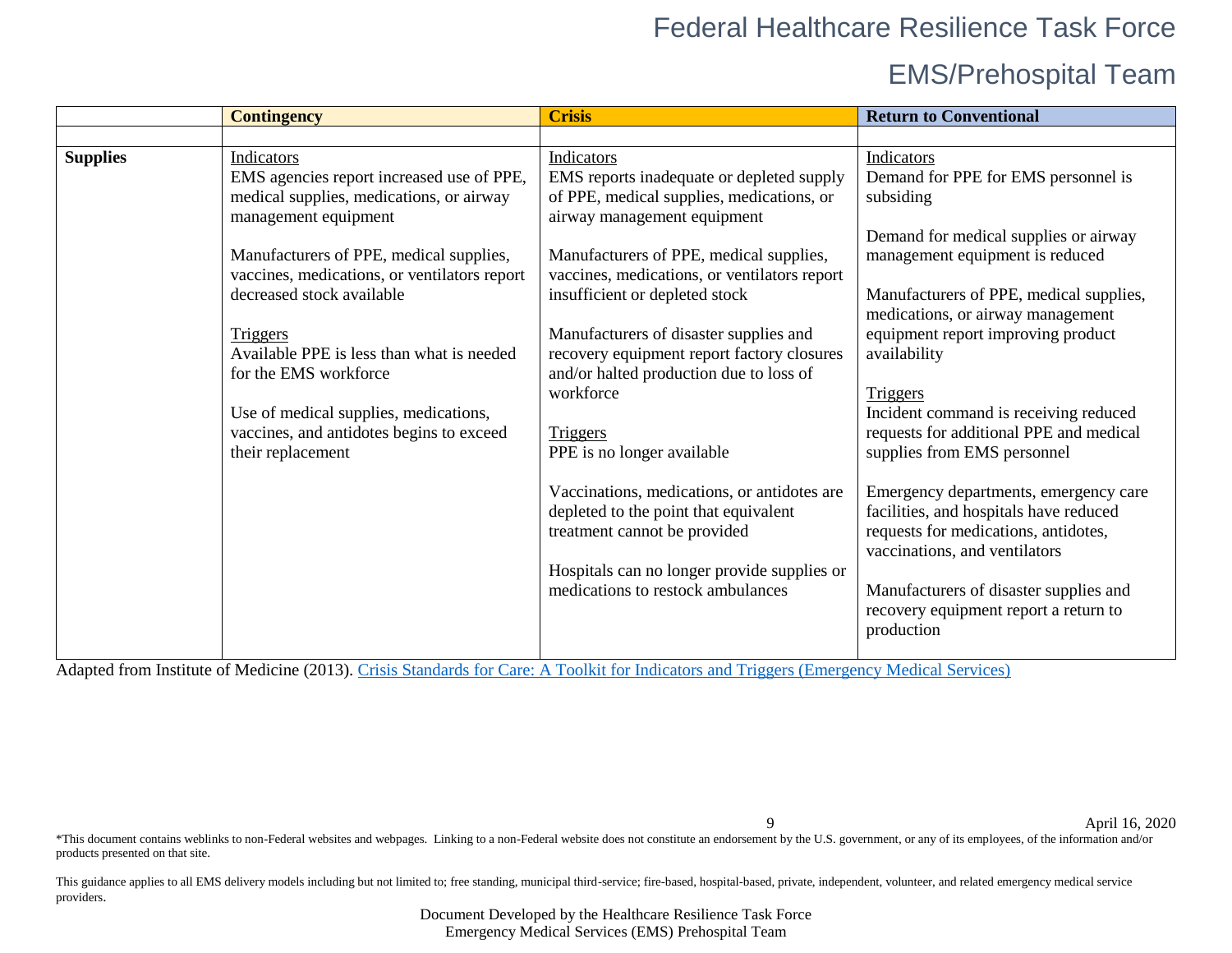<span id="page-9-0"></span>Sample Texas Press Release

### **Community Release: MedStar EMS System Modifying Patient Referral Procedures**

*Move aims to navigate patients to the most appropriate resources for their medical care*

EMS agencies within the Metropolitan Area EMS Authority (MedStar) system are modifying on-scene procedures for patients assessed with *low-acuity* medical complaints who are identified as potentially COVID-19 related.

Patients will receive a screening assessment on scene by EMS personnel. If the patient has signs and symptoms that are consistent with COVID-19, but does not have any priority conditions, or significant risk factors, the patient will be informed that they are in a low risk category, and therefore will most likely will not be tested or receive additional emergency medical treatment at the Emergency Department based on their current symptoms and condition.

The EMS personnel will recommend that the patient *not* go to the ED for evaluation.

The patient will be instructed to contact their primary care provider or other telehealth resource and will be provided with information on home care and self-monitoring instructions, including contact information for the county public health agency, or other resources for further evaluation.

These modifications are being implemented for the following reasons:

- 1. To ensure patients receive the *proper care*, in the *most appropriate setting*
- 2. To reduce the risk of patients being exposed to contagious illnesses
- 3. To help ensure essential hospital services are available for critical patients

Adapted from Metropolitan Area EMS Authority (MedStar) (2020).

10 April 16, 2020

This guidance applies to all EMS delivery models including but not limited to; free standing, municipal third-service; fire-based, hospital-based, private, independent, volunteer, and related emergency medical service providers.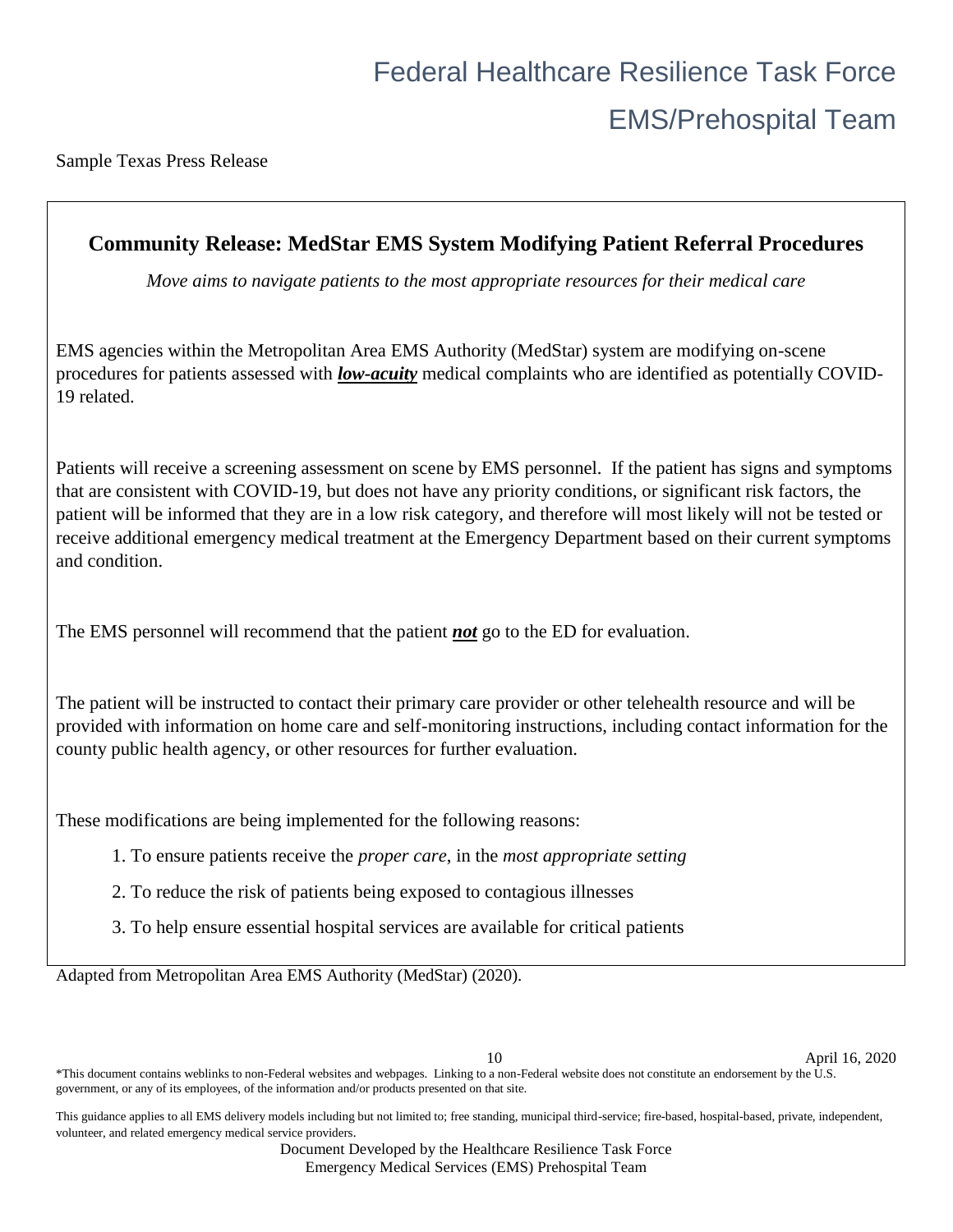### <span id="page-10-0"></span>Call-Taking & Dispatch

- As care is stratified during the COVID-19 response, more front-end triage of patient complaints should be performed to limit the burden on healthcare resources.
- A central dispatch or call center may activate medically approved dispatch protocols and prearrival instructions designed to alleviate the burden on EMS response capabilities that are being overwhelmed.

### <span id="page-10-1"></span>Potential Strategies

### *Call-Taking*

- Caller Screening
	- o Add specific caller queries for COVID-19 like symptoms (i.e., fever, cough, shortness of breath, etc.). [CDC COVID19 Symptoms](https://www.cdc.gov/coronavirus/2019-ncov/symptoms-testing/symptoms.html)
- Call Triage
	- o Identify patients who don't require an ambulance response when ambulance resources are depleted by overwhelming system demand.
- Referral to Non-Emergency Resources
	- o Determine which specific call types can be transferred to a secondary triage center (e.g., nurse triage, aligned telehealth resources or advice line).
- Auto-Answer with Pre-Recorded Message
	- o Use pre-recorded messages to filter calls that require direct contact with a calltaker and refer callers with a non-acute illness to non-emergency resources.

### <span id="page-10-2"></span>*Dispatch*

- Prioritized Dispatch
	- o Prioritize calls according to potential threat to life.
	- o Delay apparently non-life-threatening calls until resources are available and communicate the delay to the caller.
- Dispatch of Non-Emergency or Non-Ambulance Vehicles
	- o Dispatch non-emergency transport vehicles for low-acuity patients.
	- o Dispatch non-ambulance vehicles (e.g., passenger vans, Uber/Lyft).
- Callback System
	- o Utilize a call-back system when emergency response will be delayed.
- Non-Dispatch
	- o Decline response to calls without evident or potential threat to life.
	- o Refer callers to non-emergency resources.

11 April 16, 2020

\*This document contains weblinks to non-Federal websites and webpages. Linking to a non-Federal website does not constitute an endorsement by the U.S. government, or any of its employees, of the information and/or products presented on that site.

This guidance applies to all EMS delivery models including but not limited to; free standing, municipal third-service; fire-based, hospital-based, private, independent, volunteer, and related emergency medical service providers.

Document Developed by the Healthcare Resilience Task Force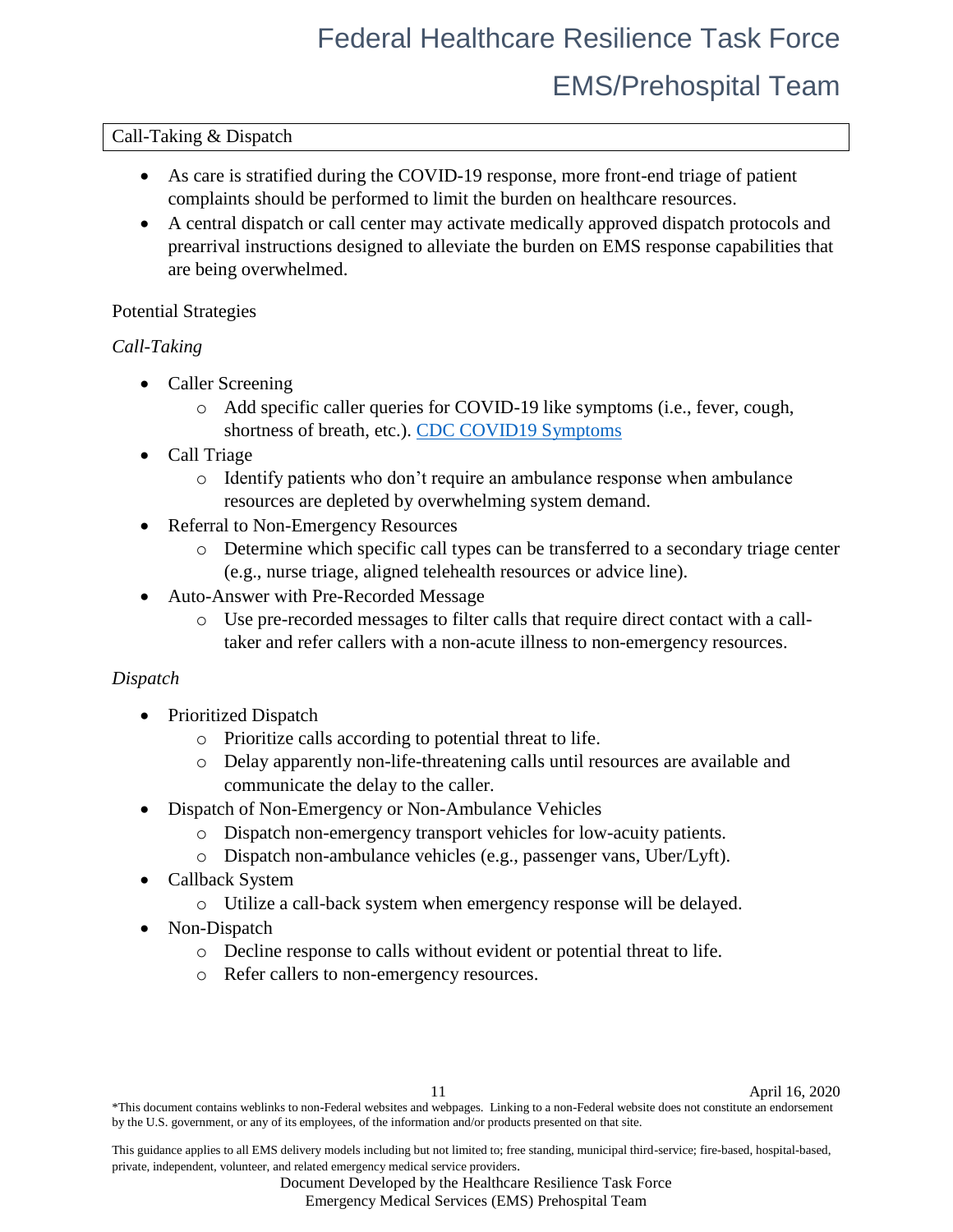## EMS/Prehospital Team

<span id="page-11-0"></span>Sample Call COVID-19 Screening Questions

### COVID-19 like Symptoms

- 1. Does the caller have any of the following symptoms?
	- o Fever
	- o Cough
	- o Shortness of Breath

### COVID-19 Test Status

- 2. Has the caller tested positive for COVID-19?
- 3. Has the caller been tested for COVID-19 but not yet received a result?

See Centers for Disease Control and Prevention (2020). [Interim Guidance for Emergency Medical Services \(EMS\)](https://www.cdc.gov/coronavirus/2019-ncov/hcp/guidance-for-ems.html)  [Systems and 911 Public Safety Answering Points \(PSAPs\) for COVID-19 in the United States.](https://www.cdc.gov/coronavirus/2019-ncov/hcp/guidance-for-ems.html)

12 April 16, 2020

\*This document contains weblinks to non-Federal websites and webpages. Linking to a non-Federal website does not constitute an endorsement by the U.S. government, or any of its employees, of the information and/or products presented on that site.

This guidance applies to all EMS delivery models including but not limited to; free standing, municipal third-service; fire-based, hospital-based, private, independent, volunteer, and related emergency medical service providers.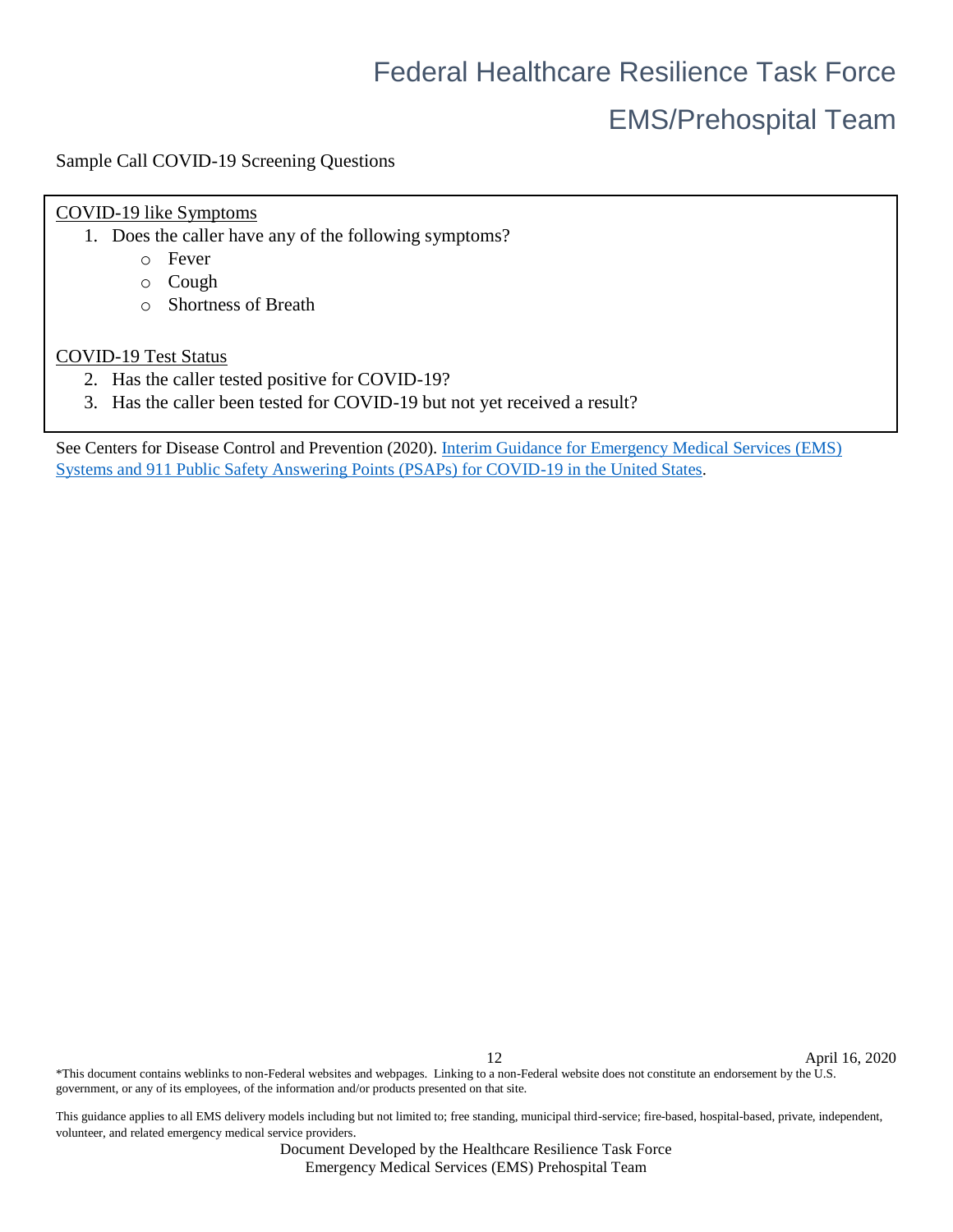## EMS/Prehospital Team

### <span id="page-12-0"></span>Response & Operations

- It may be necessary to modify the provision of prehospital emergency medical care during the COVID-19 response.
- Fundamental changes in prehospital operations may be required, including changes to scope of practice, response models, and staffing for ambulances.

### <span id="page-12-1"></span>Potential Strategies

### <span id="page-12-2"></span>*Response*

- Modified Resource Assignments
	- o Reduce multi-unit responses unless clearly required.
	- o Assign units irrespective of level of care (ALS, BLS, EMR).
	- o Adopt timely care over appropriate level of care for highest levels of triage when transport resources are severely limited.
- Modified Staffing Configurations
	- o Staff ambulances with the trained personnel that are available, irrespective of certification level (ALS, BLS, EMR).

#### <span id="page-12-3"></span>*Operations*

- Modified Licensure/Re-Licensure Requirements (e.g., staffing and equipment)
	- o Deploy ambulances irrespective of level of care and required equipment.
	- o Permit delivery of certain treatments by lower levels of care (e.g. supraglottic placement).
- Use of Non-EMS Support Personnel
	- o Permit non-EMS and non-EVOC personnel to drive ambulances.
- Optimization of Personal Protective Equipment
	- o Consider extended use and limited re-use of PPE consistent with CDC guidance.

\*This document contains weblinks to non-Federal websites and webpages. Linking to a non-Federal website does not constitute an endorsement by the U.S. government, or any of its employees, of the information and/or products presented on that site.

This guidance applies to all EMS delivery models including but not limited to; free standing, municipal third-service; fire-based, hospital-based, private, independent, volunteer, and related emergency medical service providers.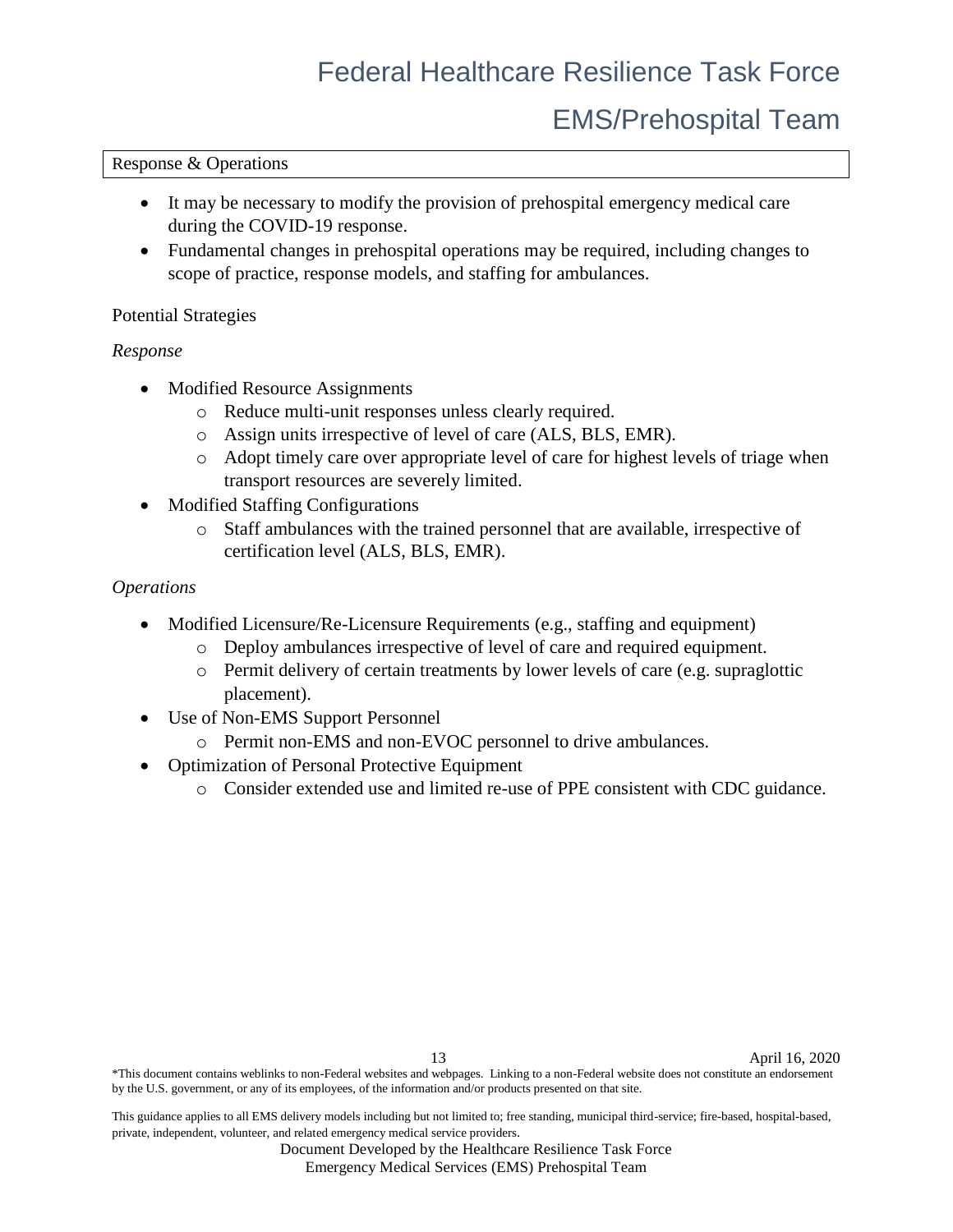## EMS/Prehospital Team

<span id="page-13-0"></span>Treatment & Transport

- EMS provider practice should be based on updated COVID-19 clinical recommendations and treatment protocols/information from appropriate public health authorities and EMS medical direction.
- During the COVID-19 response, healthcare facilities may become overwhelmed with patients, making it necessary to consider alternative options for disposition of patients who would be otherwise transported to the hospital under normal circumstances.
- The Centers for Medicare & Medicaid Services (CMS) has temporarily expanded the list of allowable destinations for ambulance transports for the duration of the COVID-19 public health emergency. More information can be found in the [CMS Fact Sheet on](https://www.cms.gov/files/document/covid-ambulances.pdf)  [Ambulances: CMS Flexibilities to Fight COVID-19.](https://www.cms.gov/files/document/covid-ambulances.pdf)
- The status of local hospitals and alternative care site facilities should be communicated and updated continuously, in order to inform transport destination decisions. In rapidly evolving scenarios, local, state and regional access to care sites is likely to be dynamic and frequently changing.

### <span id="page-13-1"></span>Potential Strategies

### <span id="page-13-2"></span>*Treatment*

- Modified Treatment Protocols
	- o Aerosolizing Procedures
	- o Invasive Procedures
	- o Resuscitation
	- o Termination of Care
	- o Treatment in Place (Treat & Release)

\*This document contains weblinks to non-Federal websites and webpages. Linking to a non-Federal website does not constitute an endorsement by the U.S. government, or any of its employees, of the information and/or products presented on that site.

This guidance applies to all EMS delivery models including but not limited to; free standing, municipal third-service; fire-based, hospital-based, private, independent, volunteer, and related emergency medical service providers.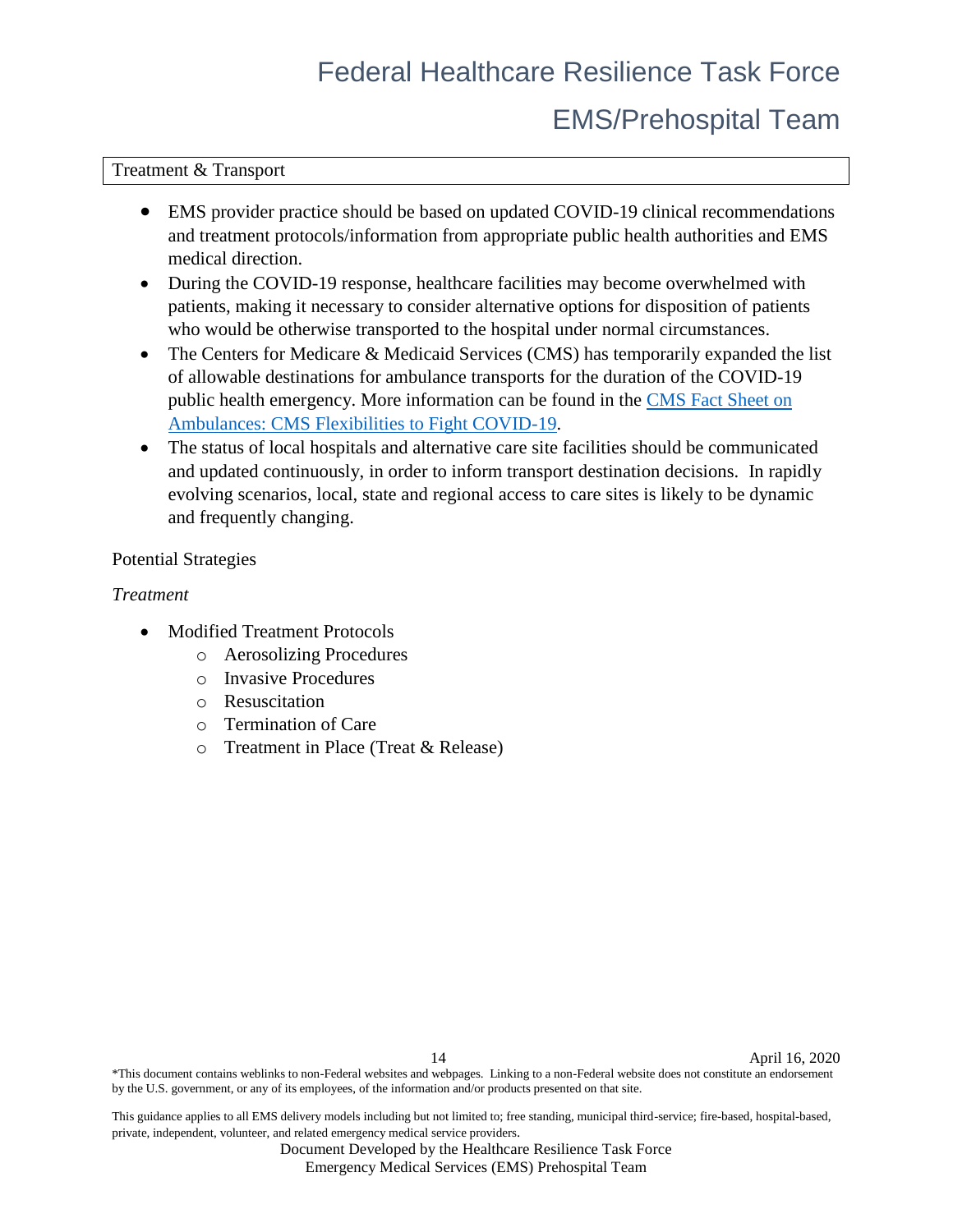### <span id="page-14-0"></span>*Transport*

- Batched Transport
	- o Respond to multiple calls prior to transporting several low-acuity patients at one time.
- Transport by Alternate Means
	- o Encourage low-acuity patients to use their own transportation or commercial transportation (Uber/Lyft, etc.) to a hospital or alternative care site.
	- o Transport low-acuity patients using non-transport vehicles (e.g. chase cars).
- Transport to Alternative Destinations
	- o Transport patients to pre-identified alternative care site destinations. Consider load balancing to prevent overloading any particular destination.
- Non-Transport
	- o Decline to transport patients without significant injury/illness.

15 April 16, 2020 \*This document contains weblinks to non-Federal websites and webpages. Linking to a non-Federal website does not constitute an endorsement by the U.S. government, or any of its employees, of the information and/or products presented on that site.

This guidance applies to all EMS delivery models including but not limited to; free standing, municipal third-service; fire-based, hospital-based, private, independent, volunteer, and related emergency medical service providers.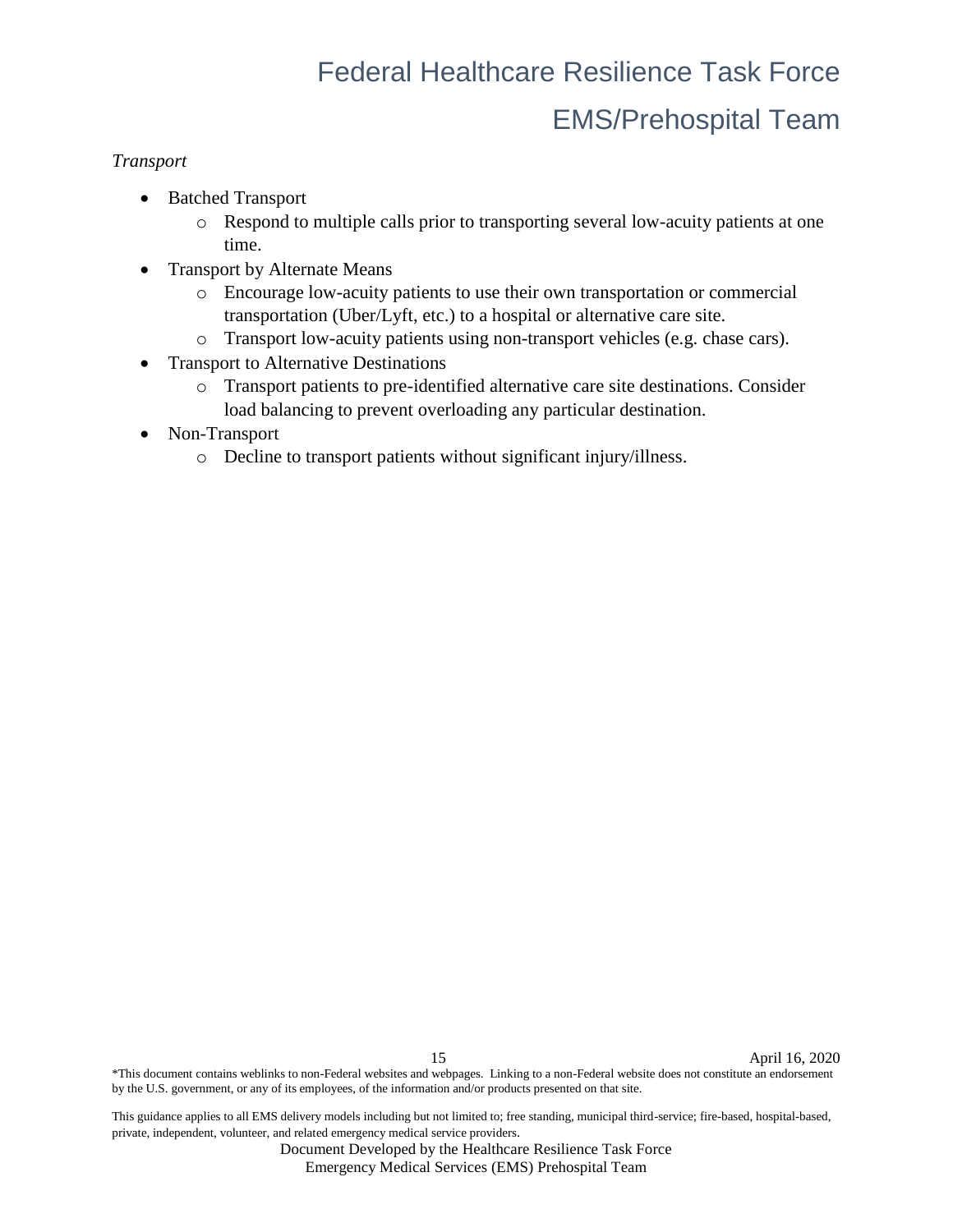## EMS/Prehospital Team

<span id="page-15-0"></span>Sample Maryland COVID-19 Triage Protocol

|                                                                                                                                   | <b>Viral Syndrome Pandemic</b><br><b>Triage Protocol</b>                                                                                                                                                                                                                                                                                                                                       |
|-----------------------------------------------------------------------------------------------------------------------------------|------------------------------------------------------------------------------------------------------------------------------------------------------------------------------------------------------------------------------------------------------------------------------------------------------------------------------------------------------------------------------------------------|
|                                                                                                                                   | EFFECTIVE March 17, 2020 until rescinded or superceded                                                                                                                                                                                                                                                                                                                                         |
|                                                                                                                                   | For Use By BLS and ALS Clinicians                                                                                                                                                                                                                                                                                                                                                              |
| <b>YES</b>                                                                                                                        | <b>NO</b>                                                                                                                                                                                                                                                                                                                                                                                      |
|                                                                                                                                   | Patient age is between 2 and 55 years                                                                                                                                                                                                                                                                                                                                                          |
|                                                                                                                                   | Patient has a suspected viral syndrome with at least two (2) of the following symptoms:<br>fever, cough, body aches, or sore throat                                                                                                                                                                                                                                                            |
|                                                                                                                                   | Patient has a history of immunosuppression, or is taking medicines that depress the<br>immune system (cancer undergoing chemotherapy, transplant patient, HIV, etc.)                                                                                                                                                                                                                           |
|                                                                                                                                   | Patient has a history of diabetes                                                                                                                                                                                                                                                                                                                                                              |
|                                                                                                                                   | Patient has a history of heart disease                                                                                                                                                                                                                                                                                                                                                         |
|                                                                                                                                   | Patient has a history of COPD or lung disease                                                                                                                                                                                                                                                                                                                                                  |
|                                                                                                                                   | Patient has a heart rate between: 50 - 110 bpm (age 13-55 years);<br>(age 2-5 years: 80-140 bpm; age 6-12 years: 70-120 bpm)                                                                                                                                                                                                                                                                   |
| П                                                                                                                                 | Patient has a systolic blood pressure between: 110-180 mmHq (age 13-55 years);<br>(age 2-5 years: > 80mmHg; age 6-12 years: > 90mmHg)                                                                                                                                                                                                                                                          |
| H                                                                                                                                 | Oxygen saturation (SpO2) greater than or equal to 94%                                                                                                                                                                                                                                                                                                                                          |
| П                                                                                                                                 | Clear lung sounds                                                                                                                                                                                                                                                                                                                                                                              |
| П                                                                                                                                 | Respiratory rate between 12 - 22 breaths per minute, and the patient does not complain of<br>Ishortness of breath                                                                                                                                                                                                                                                                              |
|                                                                                                                                   | Patient is able to ambulate without difficulty                                                                                                                                                                                                                                                                                                                                                 |
|                                                                                                                                   | Patient is agreeable to home self-care                                                                                                                                                                                                                                                                                                                                                         |
| <b>ANY CHECKS</b> in a shaded box indicate that patient transport should be encouraged.                                           |                                                                                                                                                                                                                                                                                                                                                                                                |
| If ALL CHECKS are in non-shaded boxes, patient may provide self-care at home.<br>Refer to no-transport instructions for patients. |                                                                                                                                                                                                                                                                                                                                                                                                |
| Any patient may be transported at the EMS Clinician's discretion.                                                                 |                                                                                                                                                                                                                                                                                                                                                                                                |
|                                                                                                                                   | This emergency protocol was issued by the Maryland institute for Emergency Medical Services Systems, after approval by the<br>Executive Director and Chairman of the State Emergency Medical Services Board, in response to the COVID-19 pandemic, and in<br>accordance with Education Article Section 13-516(d)(1) and COMAR 30.03.05.02(i) and a catastrophic health emergency proclamation. |

Maryland Institute of EMS Services (2020). [Viral Syndrome Pandemic Triage Protocol.](http://www.miemss.org/home/Portals/0/Docs/Infectious_Diseases/Viral-Syndrome-Pandemic-Triage-Protocol-20200317.pdf)

16 April 16, 2020

\*This document contains weblinks to non-Federal websites and webpages. Linking to a non-Federal website does not constitute an endorsement by the U.S. government, or any of its employees, of the information and/or products presented on that site.

This guidance applies to all EMS delivery models including but not limited to; free standing, municipal third-service; fire-based, hospital-based, private, independent, volunteer, and related emergency medical service providers.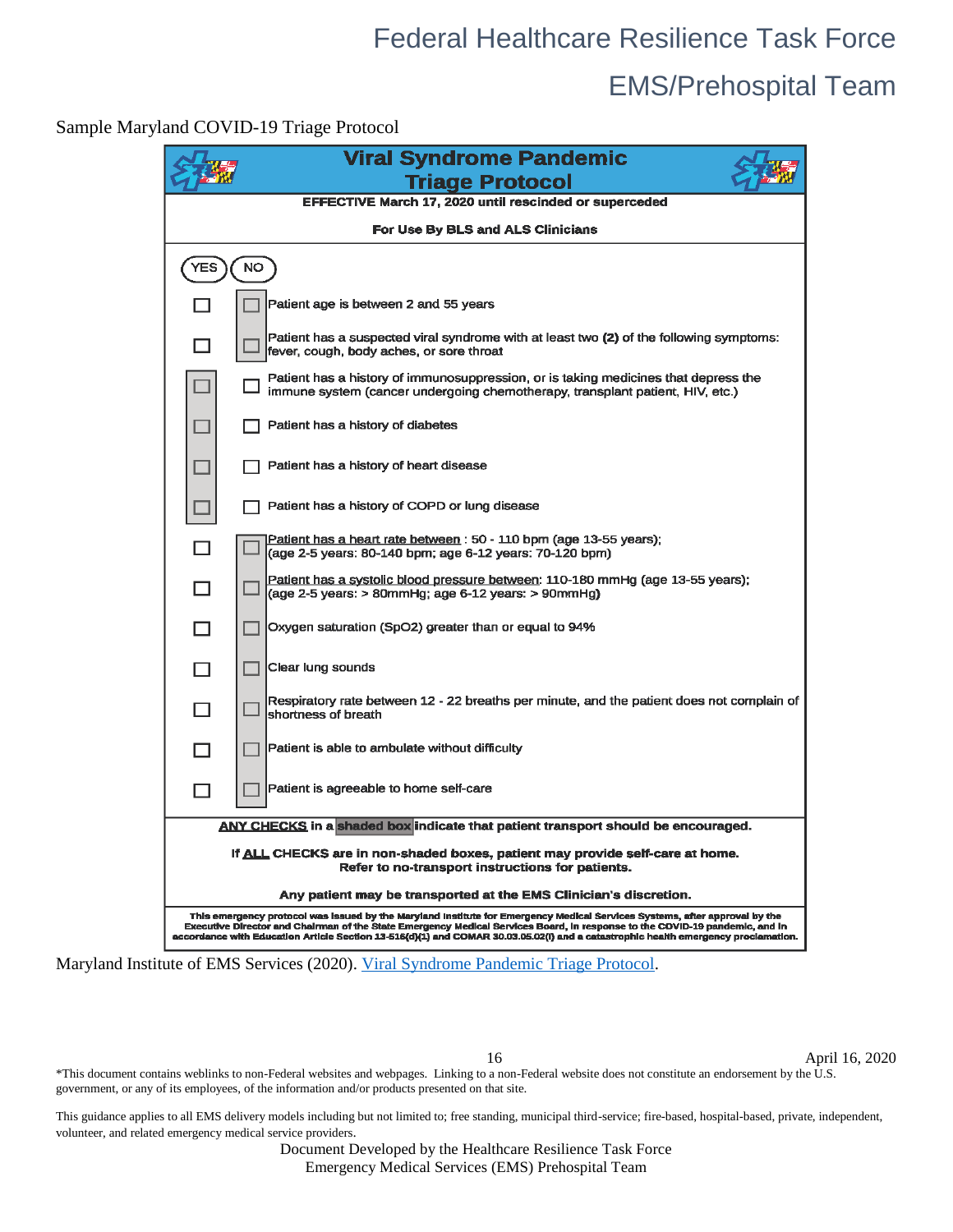## EMS/Prehospital Team

<span id="page-16-0"></span>Sample California COVID-19 Treatment Protocol

Clinical Treatment for Patient with Suspected COVID-19 Crisis Standards of Care **Purpose:** To reduce the increased risk associated with the performance of treatments and procedures on patients who screen positive for risk of COVID-19 infection. I. Applicable patients Request for EMS should be screened for risks of COVID-19. **Refer to Emergency Protocols 8-37 & 8-39** a. Each EMS provider should exercise due caution when responding to all emergency calls and assure that each patient is thoroughly vetted through a screening process for risk of COVID-19 infection, based on community spread. A patient reporting any of the following symptoms will be considered at risk for COVID-19 infection. i. Symptoms include: 1. Fever: a. Pediatrics: low grade b. Adults: low grade c. Elderly  $( \geq 65)$  May not present with a fever 2. Difficulty breathing a. Shortness of breath b. Chest tightness/chest pain 3. Nausea/Vomiting II. Treatment a. Follow **General Prehospital Care Protocol** with the following exceptions, listed below. ii. For patients identified as at risk for COVID-19 infection, whenever possible, avoid performing aerosolizing procedures, even when clinically indicated. Aerosolizing procedures include: 1. Non-rebreather mask 2. CPAP/BiPAP 3. Assisted ventilations 4. ET intubation 5. Nebulized medication 6. Suction iii. Alternative treatments that present a low risk of producing aerosolized droplets should be utilized to mitigate the risks to EMS providers associated with the

performance of these procedures.

<sup>17</sup> April 16, 2020 \*This document contains weblinks to non-Federal websites and webpages. Linking to a non-Federal website does not constitute an endorsement by the U.S. government, or any of its employees, of the information and/or products presented on that site.

This guidance applies to all EMS delivery models including but not limited to; free standing, municipal third-service; fire-based, hospital-based, private, independent, volunteer, and related emergency medical service providers.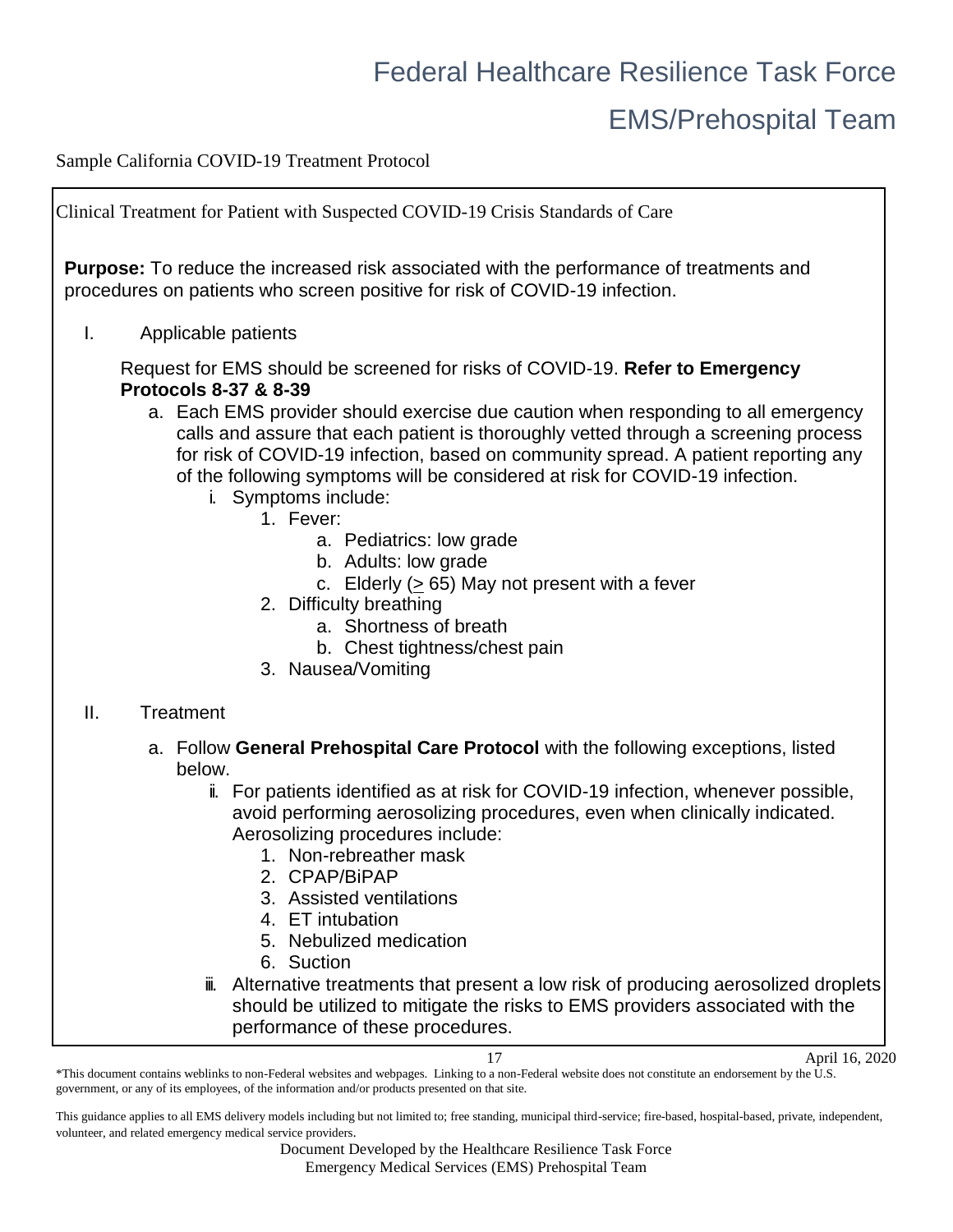### EMS/Prehospital Team

- 1. At most, use a nasal cannula to deliver oxygen. Place a surgical mask over the patients nose, mouth and nasal cannula.
- iv. In cases where alternative treatments are ineffective, or cannot be avoided, EMS providers should attempt to isolate themselves from the increased production of aerosolized droplets associated with these procedures. Risk mitigation strategies include:
	- 1. EMS providers should wear a N-95 or greater mask.
	- 2. When performing assisted ventilations, use a BVM with a HEPA filter.
		- a. If a BVM with a HEPA filter is not available, attempt to contain the exhausted air from the BVM by another means.
		- b. Whenever possible, while performing rescue breathing, avoid hyperventilation.
- v. For patients who have a risk of COVID-19 and present in cardiac arrest follow the Cardiac Arrest General Protocol 5-1 with the following modifications:
	- 1. Administer a nasal cannula to deliver oxygen. Place a surgical mask over the patients nose, mouth and nasal cannula.
	- 2. Avoid performing rescue breaths, as well as ET intubation.
	- 3. If the airway must be secured, utilize a supraglottic airway device. Refer to Emergency Airway Protocol, 7-9.
	- 4. **CAUTION:** Do not allow oxygen to flow across the defibrillator's adhesive pads during defibrillation.
	- 5. Patients in continuous cardiac arrest **WILL NOT BE TRANSPORTED**, regardless of mechanical CPR device. Resuscitation will either be terminated on scene or ROSC sustained (continued palpable pulse and systolic BP ≥60 mmHg for >5 minutes) **BEFORE** moving the patient to the patient compartment of a vehicle.
	- 6. For witnessed arrests inside the patient care compartment:
		- a. Pull vehicle to the side of the road and perform resuscitation in full PPE, with doors **OPEN**.
		- b. If patient has mechanical CPR device in place and has lost ROSC, the device may be resumed with continued transport to the hospital, as long as all personnel in the patient compartment have sufficient respiratory PPE in place.

 $*$ This document contains weblinks to non-Federal websites and webpages. Linking to a non-Federal website does not constitute an endorsement by the  $\tilde{U}$ .S. government, or any of its employees, of the information and/or products presented on that site.

This guidance applies to all EMS delivery models including but not limited to; free standing, municipal third-service; fire-based, hospital-based, private, independent, volunteer, and related emergency medical service providers.

<sup>18</sup> April 16, 2020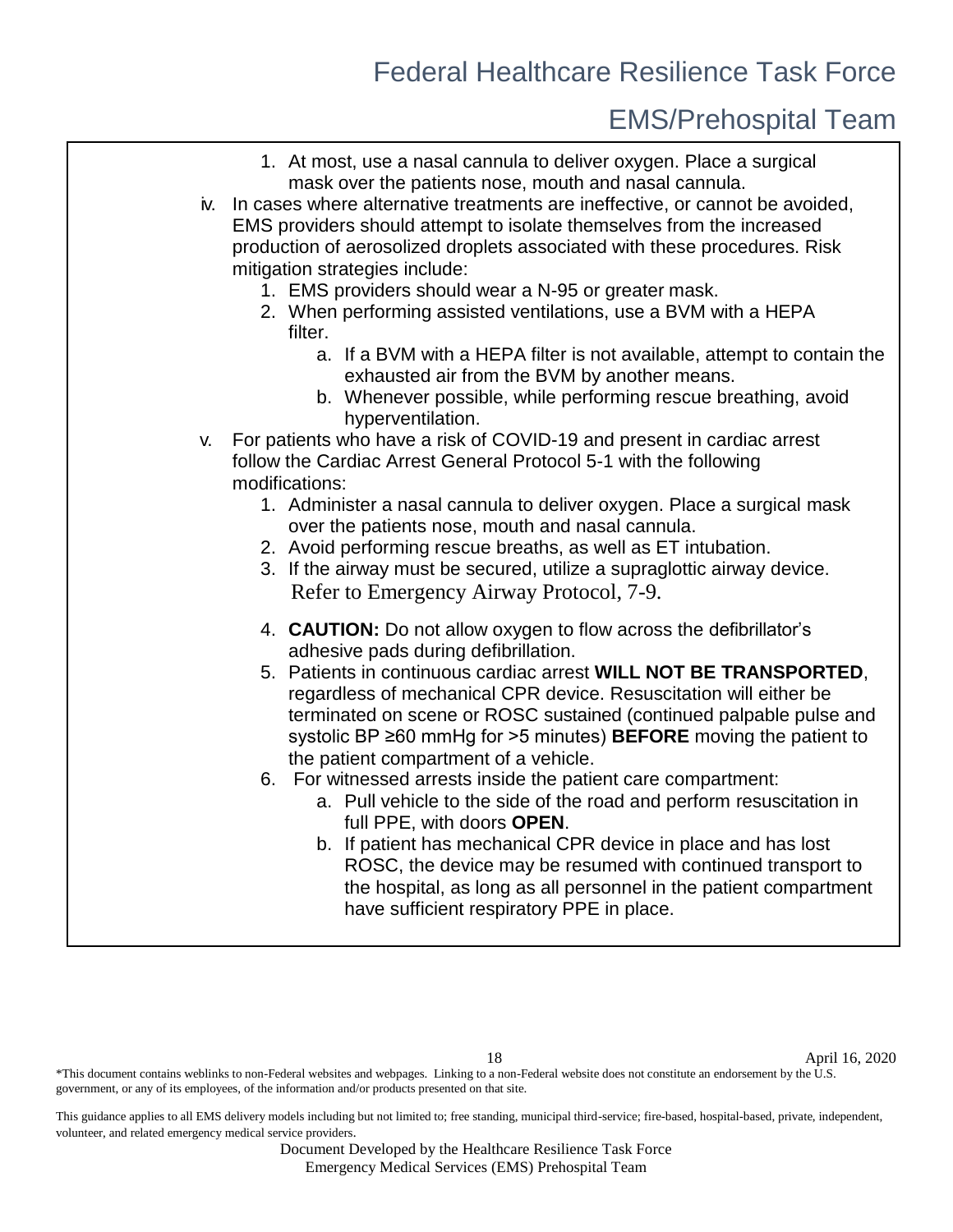## EMS/Prehospital Team

### III. Transport

- a. Interventions should be performed PRIOR to loading into or closing patient compartment of the ambulance.
- b. Only one provider will remain with patient for transport, if possible.

Oakland County Medical Control Authority (2020). Clinical Treatment for Patient with Suspected COVID-19 Crisis Standards of Care.

19 April 16, 2020

\*This document contains weblinks to non-Federal websites and webpages. Linking to a non-Federal website does not constitute an endorsement by the U.S. government, or any of its employees, of the information and/or products presented on that site.

This guidance applies to all EMS delivery models including but not limited to; free standing, municipal third-service; fire-based, hospital-based, private, independent, volunteer, and related emergency medical service providers.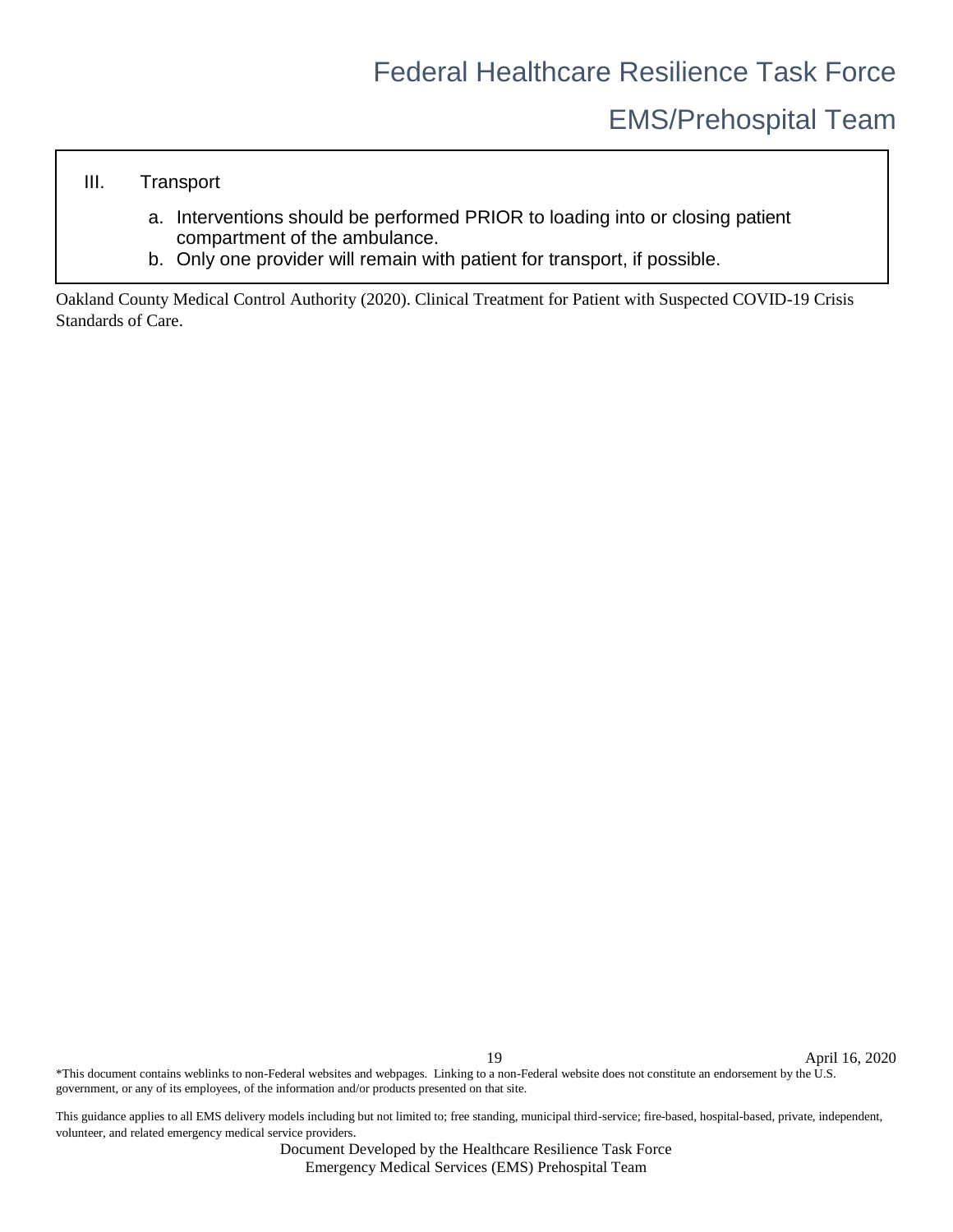### <span id="page-19-0"></span>Sample Texas COVID-19 Alternative Disposition Protocol

**Purpose:** The purpose of this directive is to provide alternate disposition for low risk patients with signs and symptoms consistent with COVID-19 during times of pandemic declaration within the jurisdiction of the Metropolitan Area EMS Authority (MAEMSA).

**Definition**: A COVID-19 pandemic is an epidemic of COVID-19 virus that spreads on a worldwide scale andinfectsa large proportion of the human population. According to the World Health Organization (WHO), a pandemic can start whenthree conditionshavebeenmet: emergenceof adisease newtoa population; agentsinfecthumans, causingserious illness; and agents spread easily and sustainably among humans. A local declaration of COVID-19 pandemic and implementation ofthis directive will be made on a weekly basis by the Medical Director and the Tarrant County Public Health Authority.

**Scope:** This directive applies to patients within the MAEMSA System during times of a local COVID-19 pandemic.

Indications:

- 1. Patients with signs and symptoms consistent with COVID-19:
	- a. Fever
	- b. Cough
	- c. Sore throat
	- d. Nasal congestion
	- e. Body aches
	- f. Headache
	- g. Chills
	-
	- h. Fatigue<br>i. Nausee Nausea / vomiting
	- j. Diarrhea

#### Requirements:

- 1. Age 5-64 years of age
- 2. Temperature less than 102 degrees Fahrenheit
- 3. Systolic blood pressure above 90 mmHg (or age-specific) with no signs of hypo-perfusion or dehydration.
- 4. Heart rate less than 110 beats per minute.
- 5. Respiratory rate less than 20
- 6. Pulse oximetry greater than or equal to 94% on roomair.
- 7. No contraindications as listed below

Contraindications:

- 1. Children less than 5 years of age
- 2. Adults 65 years of age or older
- 3. Pregnant women or within 2-weeks postpartum
- 4. Following high risk symptoms:
	- a. Syncope b. Chest pain

20 April 16, 2020

 $*$ This document contains weblinks to non-Federal websites and webpages. Linking to a non-Federal website does not constitute an endorsement by the  $\tilde{U}.S.$ government, or any of its employees, of the information and/or products presented on that site.

This guidance applies to all EMS delivery models including but not limited to; free standing, municipal third-service; fire-based, hospital-based, private, independent, volunteer, and related emergency medical service providers.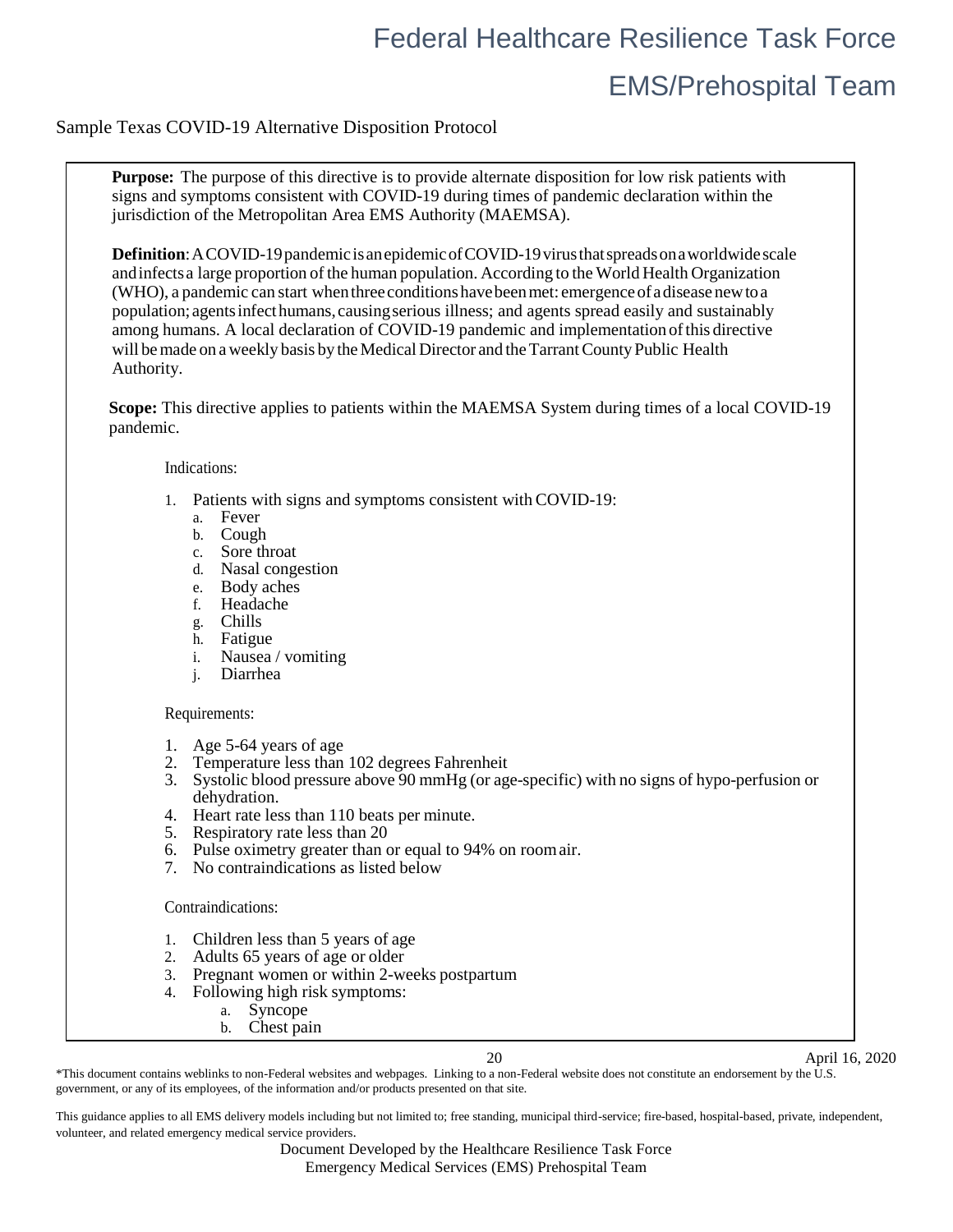### EMS/Prehospital Team

- c. Severe shortness of breath
- 5. Following physical exam findings:
	- a. Neck pain or rigidity
	- b. Abnormal breath sounds or respiratory distress
	- c. EMS provider suspicion for severe illness
- 6. Patients with the following conditions/diseases:
	- a. Chronic lung disease (such as Asthma, COPD, and cystic fibrosis)
	- b. Heart disease (such as congenital heart disease, congestive heart failure, and coronary artery disease)
	- c. Kidney disorders
	- d. Liver disorders
	- e. Diabetes Mellitus
	- f. Weakenedimmune systemdue todiseaseormedication(suchaspeoplewithHIVor AIDS, cancer, those on chronic steroids, or immunotherapy).
- 7. Unsafe to leave in place or inability to care forthemselves

#### <span id="page-20-0"></span>**Procedure:**

- 1. Patients who meet the inclusion criteria with no contraindications will have a complete history andphysical completed and documented.
- 2. The patient will be informed that they are in a low risk category and willmost likely not be tested orreceive antiviral medications, as there is not one currently available, at the Emergency Department (ED), and do not require transportation to the ED for evaluation.
- 3. If the patient agrees to non-transport
	- a. Instruct the patient to call 911 if condition changes
	- b. Complete patient care report and select COVID-19 Non-transport
	- c. Provide patient with home care and self-monitoring instructions and handout, includingcontactinformation for Tarrant County Public Health.
- 4. If the patient continues to request transport to the ED,
	- a. Contact OLPG
- 5. If need for further guidance or questions, contact OLPG.
- 6. OMD will complete 100% review of all patients in which this directive was used.

Metropolitan Area EMS Authority (MedStar) (2020). COVID-19 Alternate Disposition.

21 April 16, 2020

 $*$ This document contains weblinks to non-Federal websites and webpages. Linking to a non-Federal website does not constitute an endorsement by the  $\tilde{U}.S.$ government, or any of its employees, of the information and/or products presented on that site.

This guidance applies to all EMS delivery models including but not limited to; free standing, municipal third-service; fire-based, hospital-based, private, independent, volunteer, and related emergency medical service providers.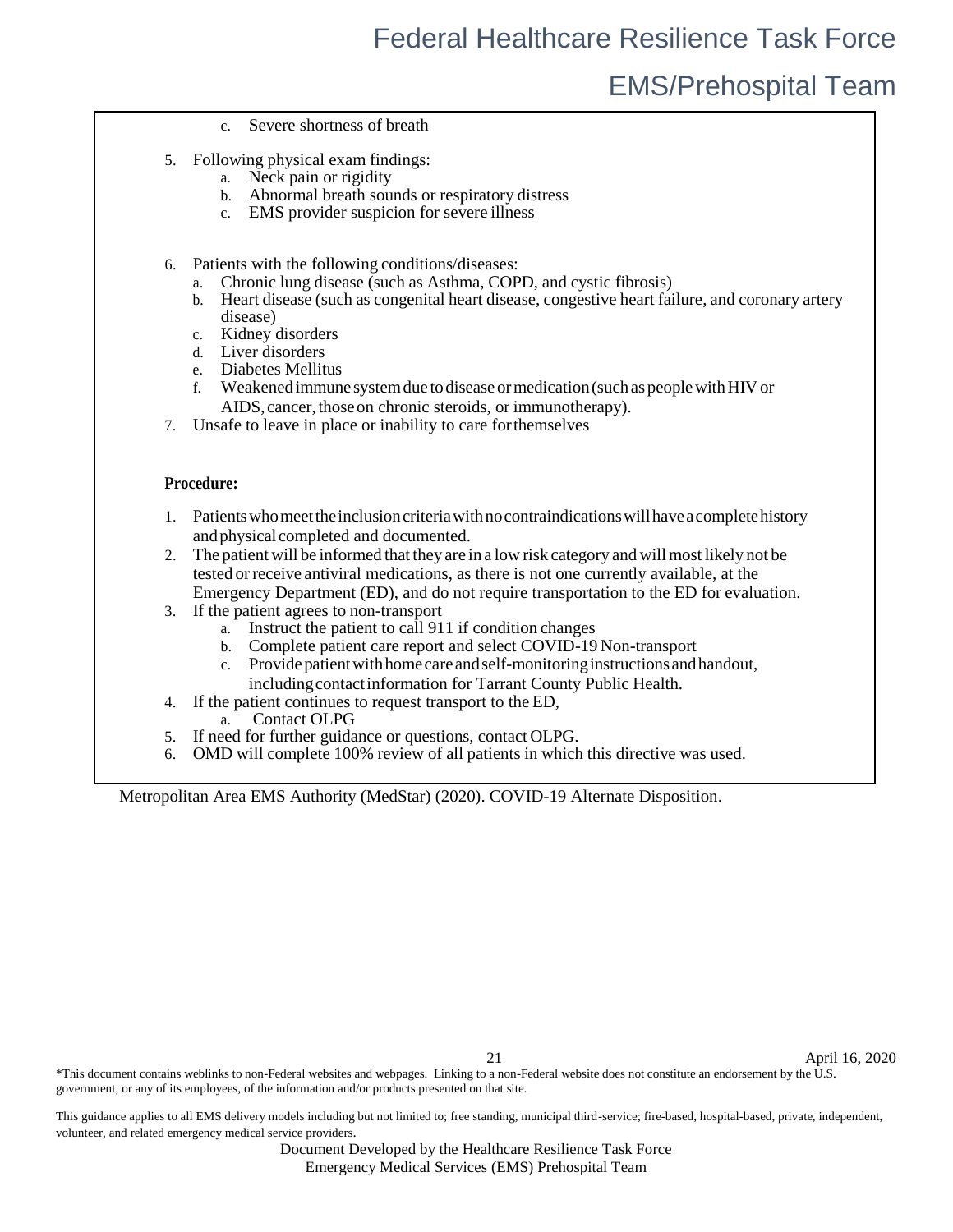<span id="page-21-0"></span>Sample Nevada COVID-19 Transport Protocol



Nevada (2020). Note: Travel history is o longer utilized in screening due to the prevalence of community spread of COVID-19. This document was developed earlier in the event.

22 April 16, 2020

\*This document contains weblinks to non-Federal websites and webpages. Linking to a non-Federal website does not constitute an endorsement by the U.S. government, or any of its employees, of the information and/or products presented on that site.

### **Document Developed by the Healthcare Resilience Task Force**

**Emergency Medical Services (EMS) Prehospital Team**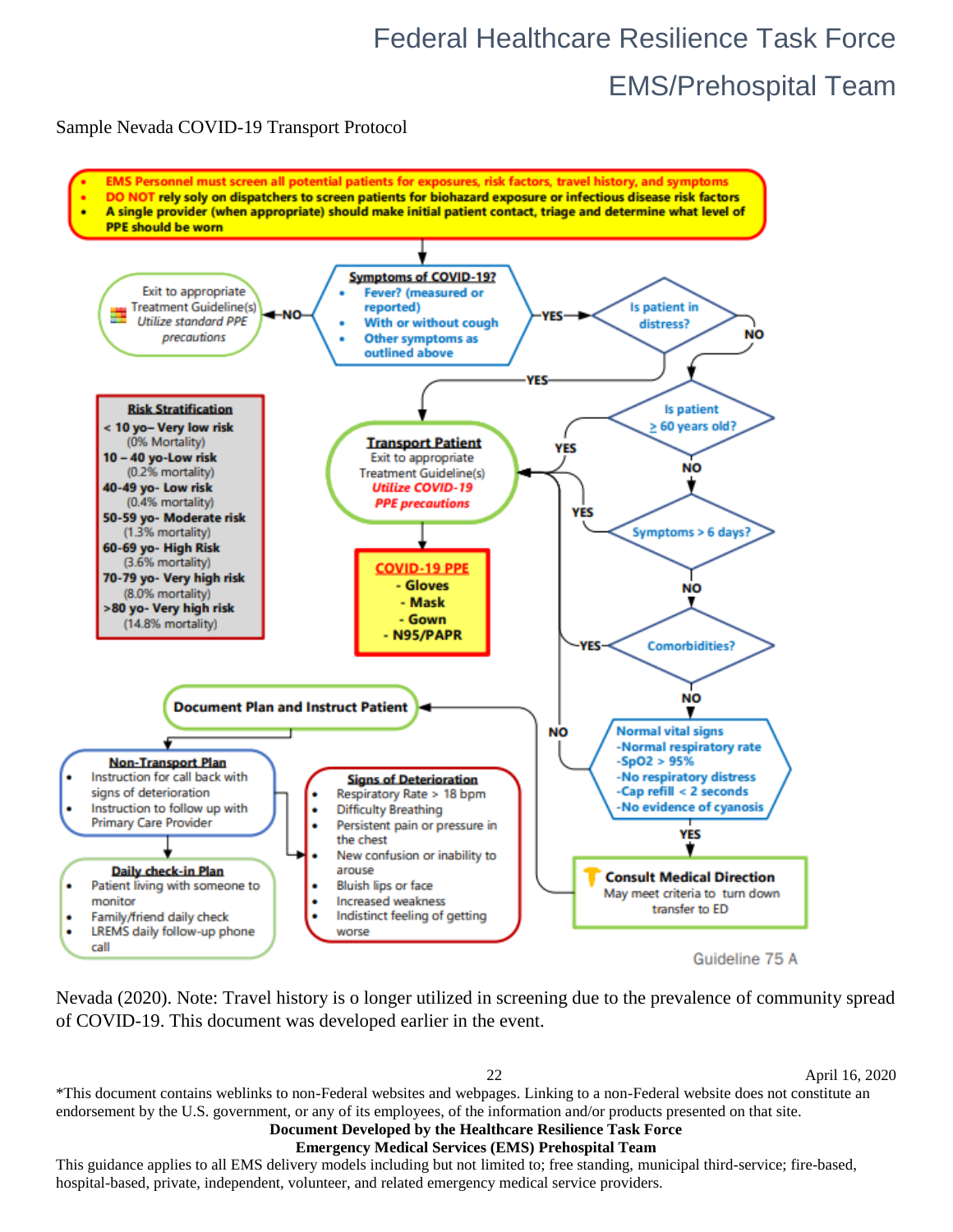EMS/Prehospital Team

Sample Illinois COVID-19 Alternative Destination Algorithm (Non-COVID-19 Illness)

<span id="page-22-0"></span>

Illinois (2020).

23 April 16, 2020

\*This document contains weblinks to non-Federal websites and webpages. Linking to a non-Federal website does not constitute an endorsement by the U.S. government, or any of its employees, of the information and/or products presented on that site.

#### **Document Developed by the Healthcare Resilience Task Force Emergency Medical Services (EMS) Prehospital Team**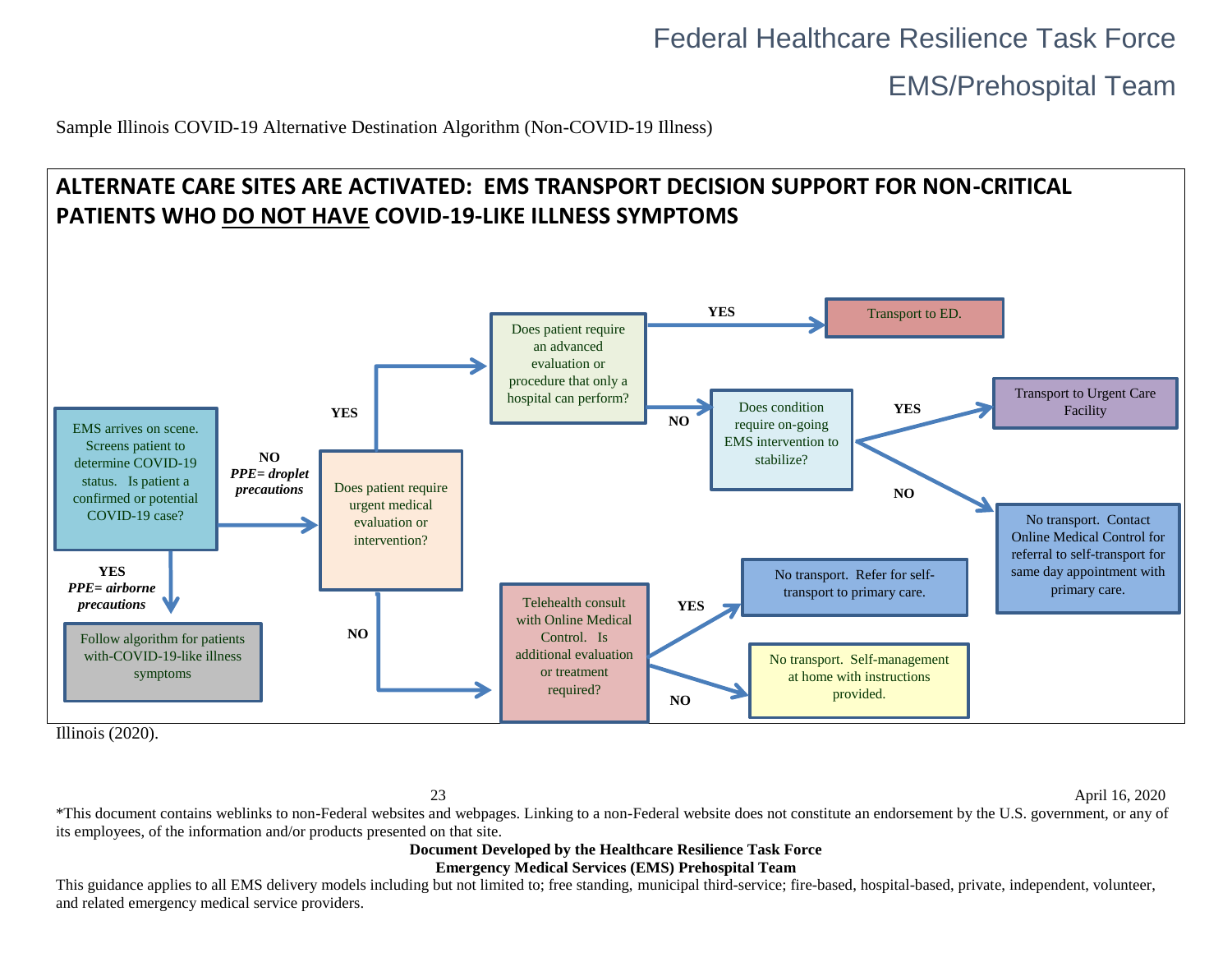## EMS/Prehospital Team

Sample Texas COVID-10 Self-Monitoring Instructions

Metropolitan Area EMS Authority (MedStar) (2020).

## **COVID-19 Potential Illness**

*If you are sick with COVID-19 or think you might have it, follow the steps below to help protect other people in your home and community.*

### Instructions after your EMS call\*:

- **Stay home**. People who are mildly ill with COVID-19 are able to recover at home. Do not leave, except to get medical care. Do not visit public areas.
- <span id="page-23-0"></span>• **Stay in touch with your doctor**. Call before you get medical care. Be sure to get care if you feel worse or you think it is an emergency.
- **Avoid public transportation**. Avoid using public transportation, ride-sharing, or taxis.

*If you develop emergency warning signs for COVID-19 get medical attention or call 911.*

### Emergency warning signs include:

- Difficulty breathing or shortness of breath
- Persistent pain or pressure in the chest
- New confusion or inability to arouse
- Bluish lips or face

This list is not all-inclusive. Please consult your medical provider or call 911 for any symptoms that are severe or concerning.

24 April 16, 2020

\*This document contains weblinks to non-Federal websites and webpages. Linking to a non-Federal website does not constitute an endorsement by the U.S. government, or any of its employees, of the information and/or products presented on that site.

#### **Document Developed by the Healthcare Resilience Task Force Emergency Medical Services (EMS) Prehospital Team**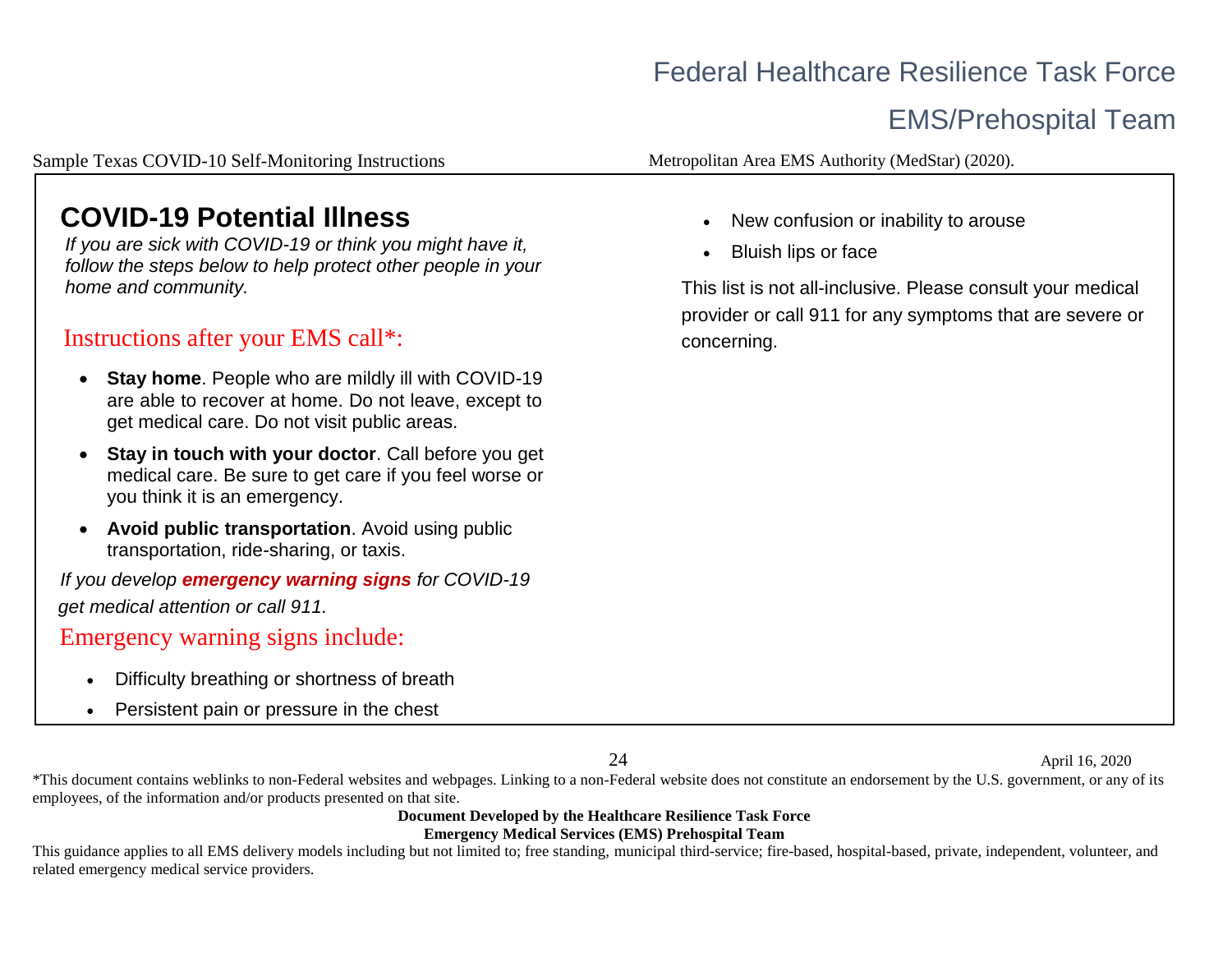### Actions You Should Take\*:

- **Stay away from others:** As much as possible, you should stay in a specific "sick room" and away from other people in your home. Use a separate bathroom, if available.
- **Call ahead:** If you have a medical appointment, call your doctor's office or emergency department, and tell them you have or may have COVID-19. This will help the office protect themselves and other patients.
- **Cover:** Cover your mouth and nose with a tissue when you cough or sneeze.
- <span id="page-24-0"></span>**Dispose:** Throw used tissues in a lined trashcan.
- **Wash hands**: Immediately wash your hands with soap and water for at least 20 seconds. If soap and water are not available, clean your hands with an alcohol-based hand sanitizer that contains at least 60% alcohol.
- **Do not share**: Do not share dishes, drinking glasses, cups, eating utensils, towels, or bedding with other people in your home.
- **Wash thoroughly after use:** After using these items, wash them thoroughly with soap and water or put in the dishwasher.

If needed, seek additional help by contacting your doctor or medical facility, or in an emergency, call 911.

25 April 16, 2020

\*This document contains weblinks to non-Federal websites and webpages. Linking to a non-Federal website does not constitute an endorsement by the U.S. government, or any of its employees, of the information and/or products presented on that site.

#### **Document Developed by the Healthcare Resilience Task Force Emergency Medical Services (EMS) Prehospital Team**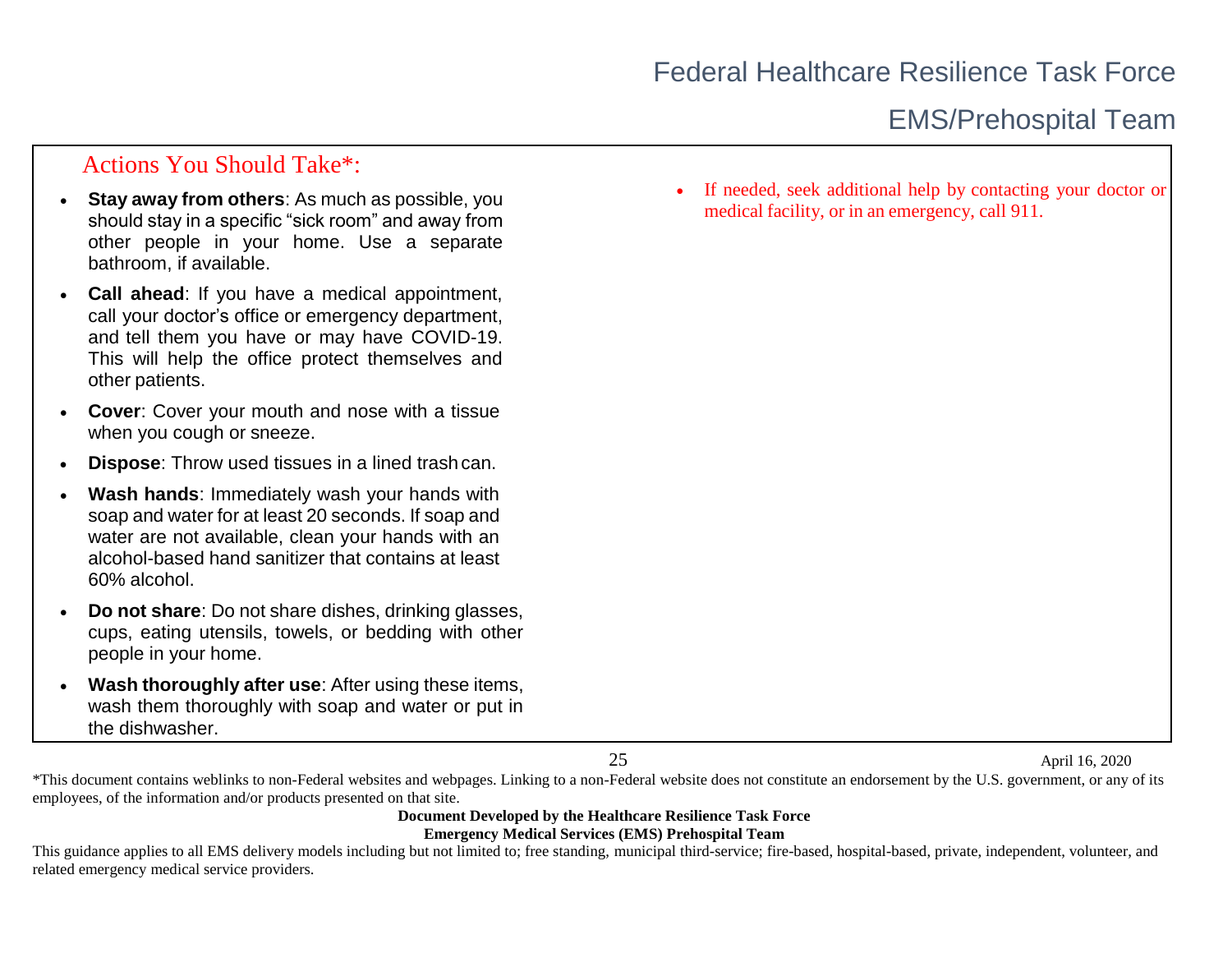## EMS/Prehospital Team

#### <span id="page-25-0"></span>**Resources**

*General*

- [Rapid Expert Consultation on Crisis Standards of Care for the COVID-19 Pandemic.](https://files.asprtracie.hhs.gov/documents/nap-rapid-expert-consultation-on-csc-for-covid-19-pandemic.pdf) (NASEM)\*
- Crisis Standards of Care: A Systems Framework for Catastrophic Disaster Response [\(Vol. 6: Prehospital Care Emergency Medical Services\)](https://www.ncbi.nlm.nih.gov/books/NBK201058/) (Institute of Medicine)\*
- [Crisis Standards of Care and COVID-19: What EMS Needs to Know](https://www.youtube.com/watch?v=bx07GlMpSCE) (U.S. Department of Transportation)
- [Framework for Expanding EMS System Capacity During Medical Surge](https://www.cdc.gov/cpr/readiness/healthcare/Expanding-EMS-Systems.htm) (Centers for Disease Control and Prevention)
- [EMS Pandemic Influenza Guidelines for Statewide Adoption](https://icsw.nhtsa.gov/people/injury/ems/PandemicInfluenzaGuidelines/) (U.S. Department of Transportation)
- [Technical Resources, Assistance Center, and Information Exchange \(TRACIE\): Crisis](https://asprtracie.hhs.gov/technical-resources/63/crisis-standards-of-care/)  [Standards of Care](https://asprtracie.hhs.gov/technical-resources/63/crisis-standards-of-care/) (U.S. Department of Health and Human Services)

*Call-Taking and Dispatch*

- Interim Guidance for Emergency Medical Services (EMS) Systems and 911 Public [Safety Answering Points \(PSAPs\) for COVID-19 in the United States](https://www.cdc.gov/coronavirus/2019-ncov/hcp/guidance-for-ems.html) (Centers for Disease Control and Prevention)
- Phone Advice Line Tools: Guidelines for Children (2-17 years) or Adults (over 18 years) [with Possible COVID-19](https://www.cdc.gov/coronavirus/2019-ncov/phone-guide/) (Centers for Disease Control and Prevention)
- [Preparing for Pandemic Influenza: Recommendations for Protocol Development for 9-1-](https://icsw.nhtsa.gov/people/injury/ems/PandemicInfluenza/) [1 Personnel and PSAPs](https://icsw.nhtsa.gov/people/injury/ems/PandemicInfluenza/) (U.S. Department of Transportation)

### *Continuum of Care, Indicators and Triggers*

• [Crisis Standards of Care: A Toolkit for Indicators and Triggers](https://www.nap.edu/catalog/18338/crisis-standards-of-care-a-toolkit-for-indicators-and-triggers) (Institute of Medicine)\*

### *Legal Issues*

• [Emergency Medical Services and Medical Surge: Essential Legal Issues](https://asprtracie.hhs.gov/technical-resources/resource/7420/emncy-medical-services-and-patient-surge-essential-legal-issues) (Oak Ridge) Associated Universities)\*

26 April 16, 2020

\*This document contains weblinks to non-Federal websites and webpages. Linking to a non-Federal website does not constitute an endorsement by the U.S. government, or any of its employees, of the information and/or products presented on that site.

#### **Document Developed by the Healthcare Resilience Task Force Emergency Medical Services (EMS) Prehospital Team**